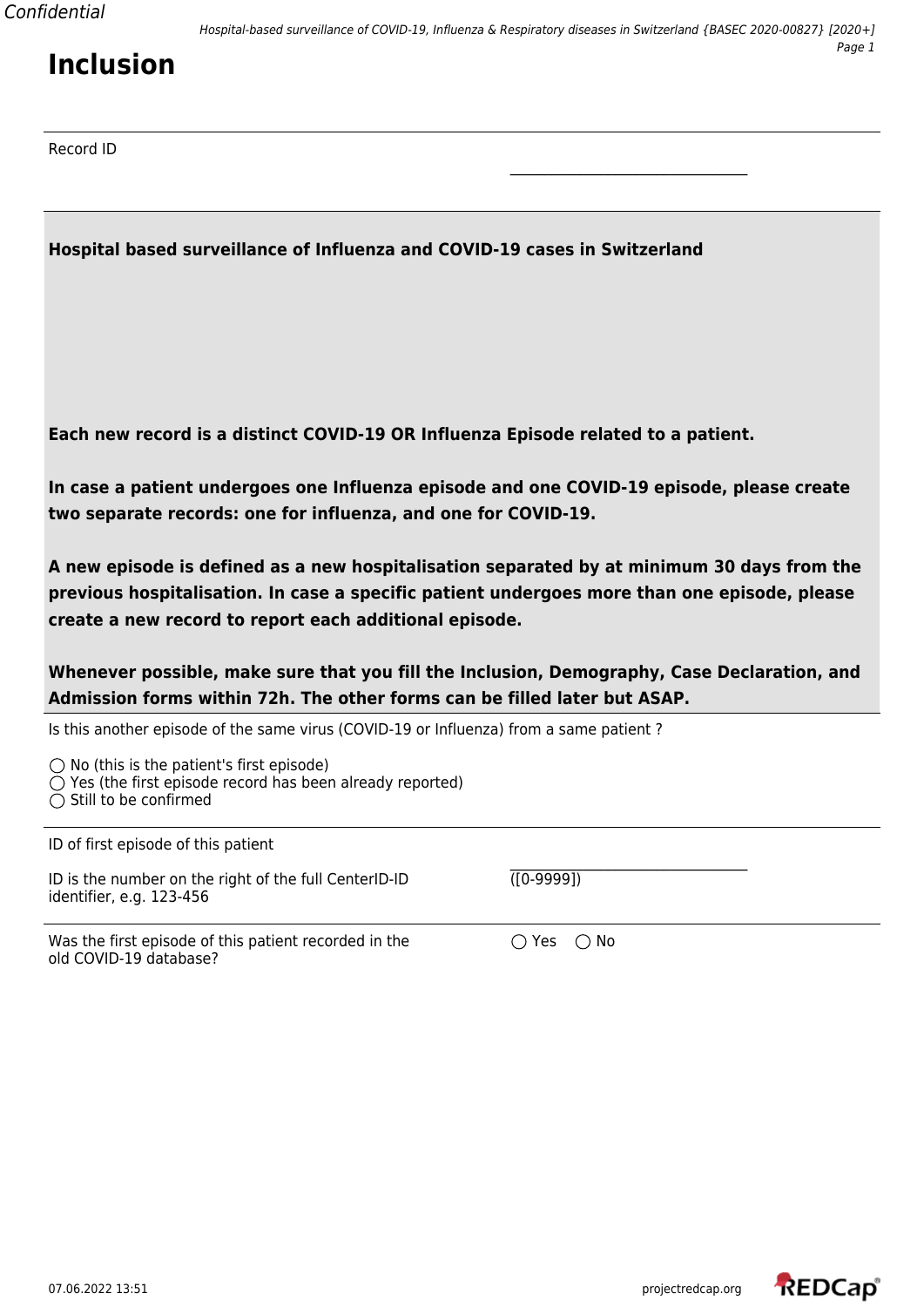| Center (or consortium) where the first episode was<br>created                | $\bigcirc$ CHUV (Lausanne) $\bigcirc$ EOC (Lugano)<br>$\bigcirc$ HFR (Fribourg) $\bigcirc$ Hirslanden AG ZH<br>(Zurich) ○ Hirslanden Klinik St. Anna<br>(Luzern) ◯ Hopital VS (Sion)<br>$\bigcirc$ HUG (Geneva) $\bigcirc$ Inselspital (Bern)<br>$\bigcirc$ UKBB (Kinderspital Basel)<br>$\bigcirc$ KISPI (Zurich) $\bigcirc$ KSA (Aarau)<br>◯ KSGR (Graubuenden)<br>◯ KSNW (Niedwalden) ◯ KSSG (St.Gallen) &<br>consortium ○ KSW (Winterthur)<br>○ LUKS (Luzern) ○ OKS (St.Gallen)<br>◯ Spitaeler SH (Schaffhausen)<br>◯ STGAG KSM (Muensterlingen)<br>$\bigcirc$ USB (Basel) $\bigcirc$ USZ (Zurich)<br>(your current center: [user-dag-label]) |
|------------------------------------------------------------------------------|---------------------------------------------------------------------------------------------------------------------------------------------------------------------------------------------------------------------------------------------------------------------------------------------------------------------------------------------------------------------------------------------------------------------------------------------------------------------------------------------------------------------------------------------------------------------------------------------------------------------------------------------------|
| Center (or consortium) where the first episode was<br>created - Old Database | $\bigcirc$ CHUV (Lausanne) $\bigcirc$ EOC (Lugano)<br>○ HFR (Fribourg) ○ Hirslanden AG ZH<br>(Zurich) ○ Hopital VS (Sion)<br>$\bigcirc$ HUG (Geneva) $\bigcirc$ Inselspital (Bern)<br>◯ KISPI (Basel) ◯ KISPI (Zurich)<br>○ KSA (Aarau) ○ KSGR (Graubuenden)<br>○ KSNW (Niedwalden) ○ KSSG (St.Gallen) &<br>consortium ◯ KSW (Winterthur)<br>◯ LUKS (Luzern) ◯ OKS (St.Gallen)<br>◯ Spitaeler SH (Schaffhausen)<br>◯ STGAG KSM (Muensterlingen)<br>$\bigcirc$ USB (Basel) $\bigcirc$ USZ (Zurich)<br>(your current center: [user-dag-label])                                                                                                      |
| <b>Checking inclusion criteria</b>                                           |                                                                                                                                                                                                                                                                                                                                                                                                                                                                                                                                                                                                                                                   |
| This entry reports:                                                          | $\bigcirc$ A laboratory-confirmed Influenza diagnosis<br>$\bigcirc$ A laboratory-confirmed COVID-19 diagnosis (e.g.<br>RT-PCR/Antigenic test)<br>$\bigcirc$ A clinical COVID-19 diagnosis (e.g.<br>CT-scan/radio/serology)                                                                                                                                                                                                                                                                                                                                                                                                                        |
| Hospitalised for more than 24 hours                                          | $\bigcirc$ No<br>() Yes                                                                                                                                                                                                                                                                                                                                                                                                                                                                                                                                                                                                                           |
| <b>Patient's inclusion</b>                                                   |                                                                                                                                                                                                                                                                                                                                                                                                                                                                                                                                                                                                                                                   |
| Confirm inclusion ?                                                          | $\Box$ Yes (include patient)                                                                                                                                                                                                                                                                                                                                                                                                                                                                                                                                                                                                                      |
| it with an episode that fulfills the inclusion criteria.                     | If the inclusion cannot be confirmed, please do not report this episode: either have the PI delete the entry, or replace                                                                                                                                                                                                                                                                                                                                                                                                                                                                                                                          |
| Inclusion date                                                               |                                                                                                                                                                                                                                                                                                                                                                                                                                                                                                                                                                                                                                                   |
| ID of user checking the inclusion                                            |                                                                                                                                                                                                                                                                                                                                                                                                                                                                                                                                                                                                                                                   |

\_\_\_\_\_\_\_\_\_\_\_\_\_\_\_\_\_\_\_\_\_\_\_\_\_\_\_\_\_\_\_\_\_\_

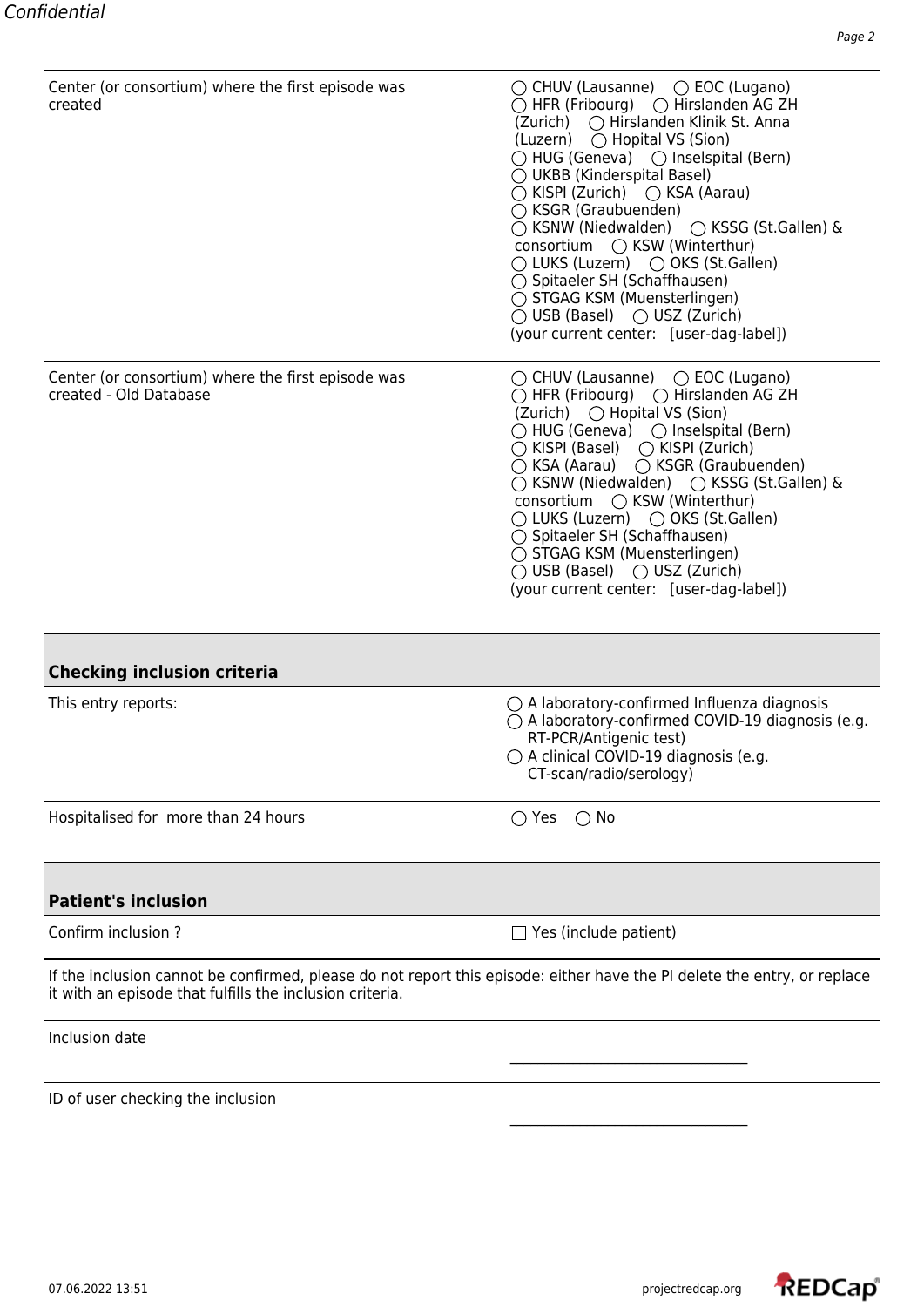# **Demography**

| <b>Demography</b>                                                                     |                                                          |
|---------------------------------------------------------------------------------------|----------------------------------------------------------|
| Year of birth                                                                         |                                                          |
| Is the patient a child $(< 18$ years)                                                 | Yes<br>()<br>$\bigcirc$ No                               |
| Is the patient 6 years old or less ?                                                  | Yes<br>$\rightarrow$<br>No<br>$( \ )$                    |
| <b>Birth Month</b>                                                                    |                                                          |
| Gender                                                                                | $\bigcirc$ Male<br>$\bigcirc$ Female<br>$\bigcirc$ Other |
| Height, Weight and BMI will be evaluated during each individual hospitalisation event |                                                          |

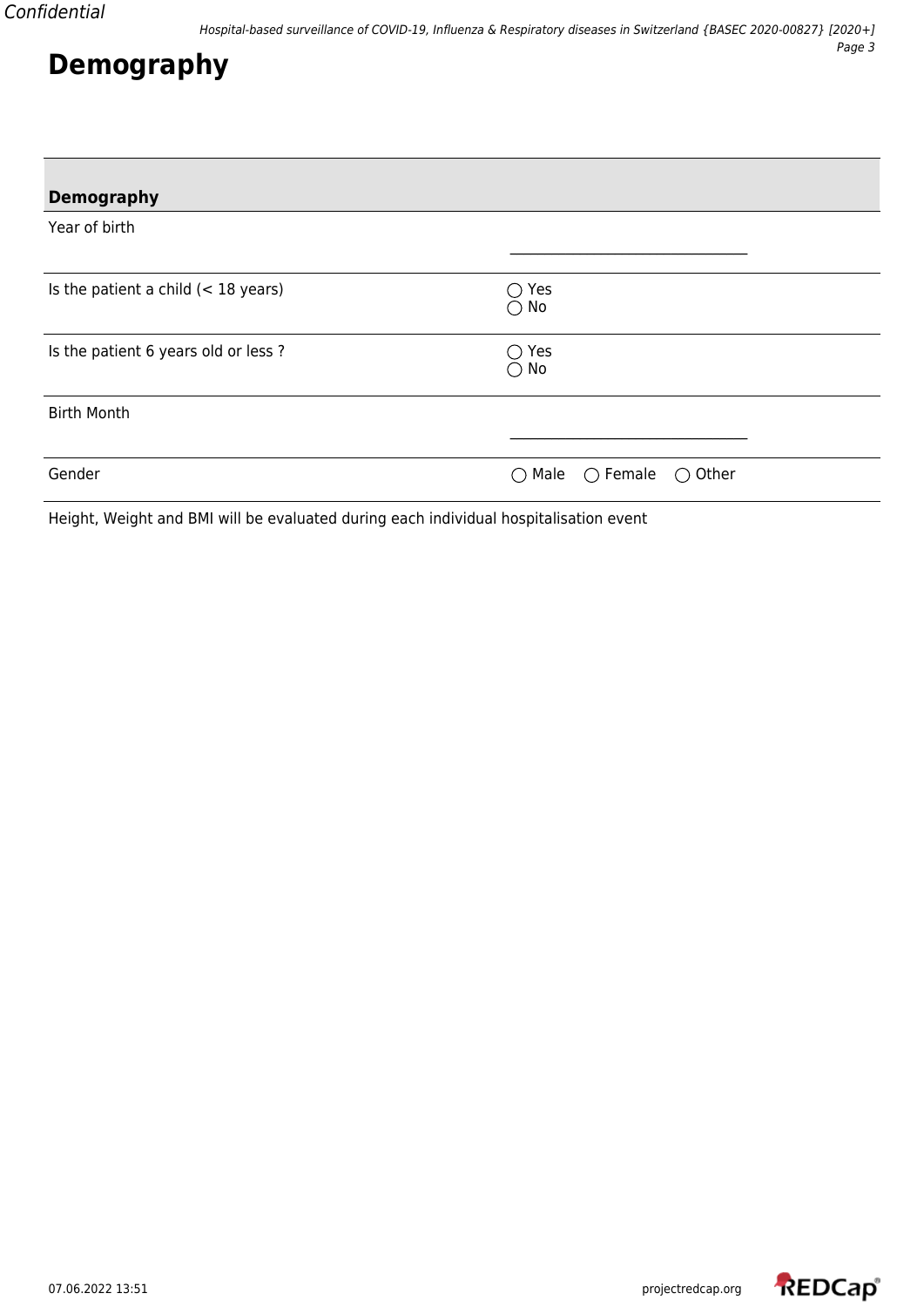|  | Starting date of symptoms |  |  |  |  |
|--|---------------------------|--|--|--|--|
|--|---------------------------|--|--|--|--|

| <b>Exposure factors</b>                                                          |                                                                                                                                                                      |
|----------------------------------------------------------------------------------|----------------------------------------------------------------------------------------------------------------------------------------------------------------------|
| Type of exposure                                                                 | $\bigcirc$ Community acquired<br>$\bigcirc$ Nosocomial (> 3 days) from this hospital<br>$\bigcirc$ Nosocomial (> 3 days) from another institution<br>◯ Unknown       |
| Type of exposure                                                                 | $\bigcirc$ Community acquired<br>$\bigcirc$ Nosocomial (> 5 days) from this hospital<br>$\bigcirc$ Nosocomial (> 5 days) from another institution<br>◯ Unknown       |
| Employed in a healthcare facility at time of<br>infection?                       | $\bigcirc$ No<br>$\bigcirc$ Yes<br>◯ Unknown                                                                                                                         |
| Employed in a microbiology laboratory at time of<br>infection?                   | $\bigcirc$ No<br>$\bigcirc$ Yes<br>◯ Unknown                                                                                                                         |
| Was the infection acquired abroad?                                               | $\bigcirc$ No<br>$\bigcap$ Yes<br>◯ Unknown                                                                                                                          |
| <b>Diagnosis method</b>                                                          |                                                                                                                                                                      |
| Date and time of collection of diagnosis method<br>(CT scan/Serology/Lab sample) |                                                                                                                                                                      |
| check if date/time may NOT be exact                                              | $\bigcirc$ exact date and time<br>$\bigcirc$ exact date / estimated time<br>estimated date and time                                                                  |
| Type of sample                                                                   | $\bigcirc$ Nasal swab<br>$\bigcirc$ Throat swab<br>$\bigcirc$ Nasopharyngeal swab<br>$\bigcirc$ Tracheal aspiration<br>◯ Broncho-alveolar lavage<br>$\bigcirc$ Other |
| please, specify sample type                                                      |                                                                                                                                                                      |
| Confirmation method                                                              | O PCR (RT-PCR/POCT-PCR)<br>$\bigcirc$ Antigenic Rapid Flu test<br>$\bigcirc$ Viral culture<br>○ Immunofluorescence<br>$\bigcirc$ Other                               |

\_\_\_\_\_\_\_\_\_\_\_\_\_\_\_\_\_\_\_\_\_\_\_\_\_\_\_\_\_\_\_\_\_\_

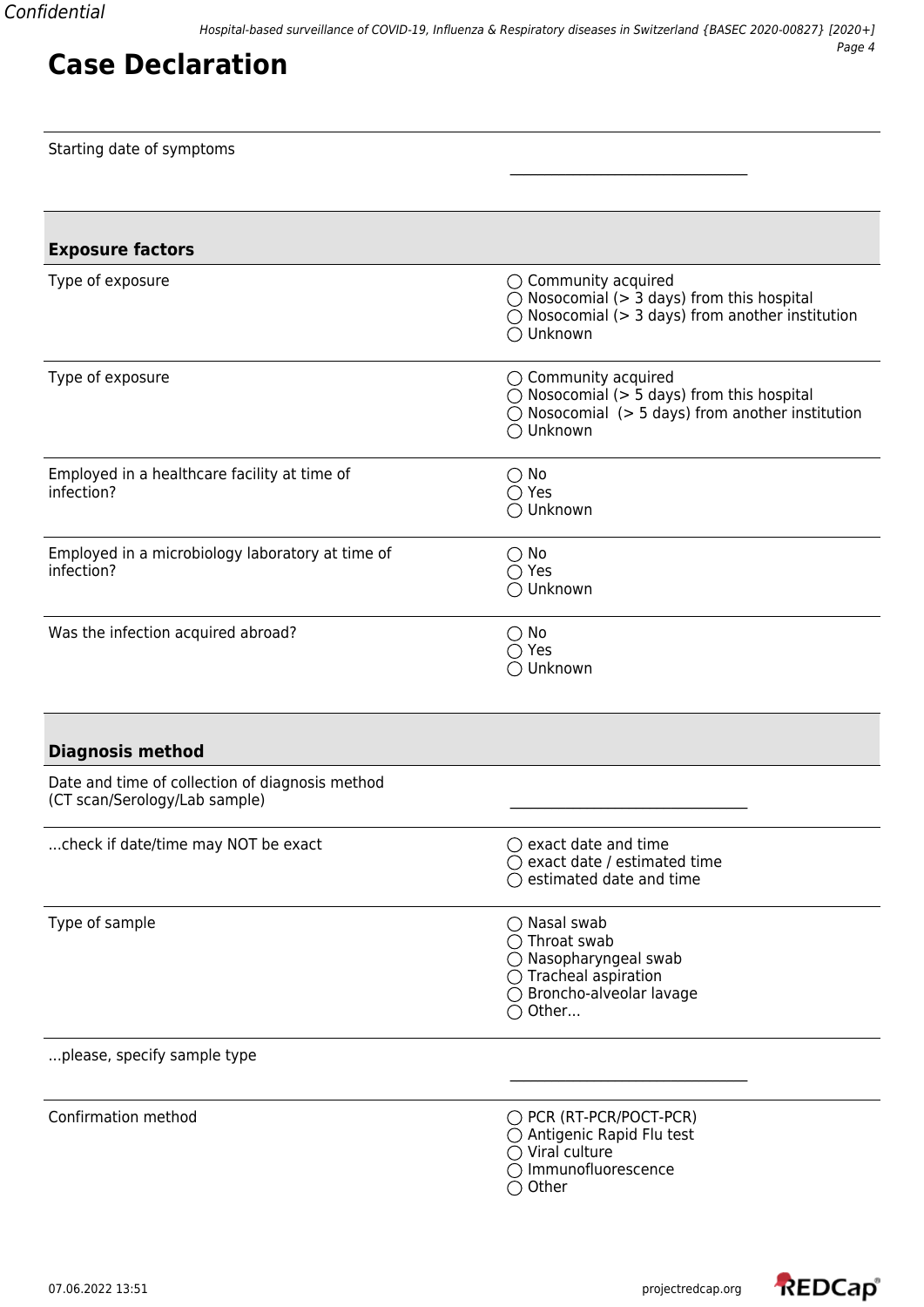| Confirmation method                                                                                                      | PCR (RT-PCR/POCT-PCR)<br>CT Scan or radiology compatible with COVID-19<br>diagnosis<br>Serology compatible with COVID-19 diagnosis<br>Antigenic test<br>Other                                                                                                                                                                                                                                                                              |
|--------------------------------------------------------------------------------------------------------------------------|--------------------------------------------------------------------------------------------------------------------------------------------------------------------------------------------------------------------------------------------------------------------------------------------------------------------------------------------------------------------------------------------------------------------------------------------|
| please, specify confirmation method                                                                                      |                                                                                                                                                                                                                                                                                                                                                                                                                                            |
| Influenza virus type                                                                                                     | $\bigcirc$ A<br>$\bigcirc$ B<br>◯ Unknown                                                                                                                                                                                                                                                                                                                                                                                                  |
| Influenza virus sub-type                                                                                                 |                                                                                                                                                                                                                                                                                                                                                                                                                                            |
| Was the patient's sample sequenced?                                                                                      | $\bigcirc$ No<br>$\bigcirc$ Yes<br>O Unknown                                                                                                                                                                                                                                                                                                                                                                                               |
| Canton in which the patient resides, given by "XX" in<br>the GISAID number                                               | $\bigcirc$ ZH<br>$\bigcirc$ Be                                                                                                                                                                                                                                                                                                                                                                                                             |
| hCoV-19/Switzerland/XX-ZZZZZZZZZ/YYYY                                                                                    | LU<br>$\bigcirc$ ur<br>$\bigcirc$ SZ<br>$\bigcirc$ ow<br>$\bigcirc$ NW<br>$\bigcirc$ GL<br>$\bigcirc$ ZG<br>$\bigcirc$ FR<br>$\bigcirc$ so<br>$\bigcirc$ BS<br>$\bigcirc$ BL<br>$\bigcirc$ SH<br>$\bigcirc$ AR<br>$\bigcirc$ Al<br>$\bigcirc$ SG<br>$\bigcirc$ GR<br>$\bigcirc$ AG<br>$\bigcirc$ tg<br>$\cap$ TI<br>$\bigcirc$ vd<br>$\bigcirc$ vs<br>$\bigcirc$ NE<br>$\bigcirc$ GE<br>$\bigcirc$ JU<br>$\bigcirc$ UN<br>$(UN = Unknown)$ |
| Number associated to the sample, given by "ZZZZZZZZ"<br>in the GISAID number                                             |                                                                                                                                                                                                                                                                                                                                                                                                                                            |
| hCoV-19/Switzerland/XX-ZZZZZZZZZ/YYYY                                                                                    |                                                                                                                                                                                                                                                                                                                                                                                                                                            |
| Year in which the sample was sequenced, given by<br>"YYYY" in the GISAID number<br>hCoV-19/Switzerland/XX-ZZZZZZZZZ/YYYY | $\bigcirc$ 2020<br>$\bigcirc$ 2021<br>$\bigcirc$ 2022                                                                                                                                                                                                                                                                                                                                                                                      |

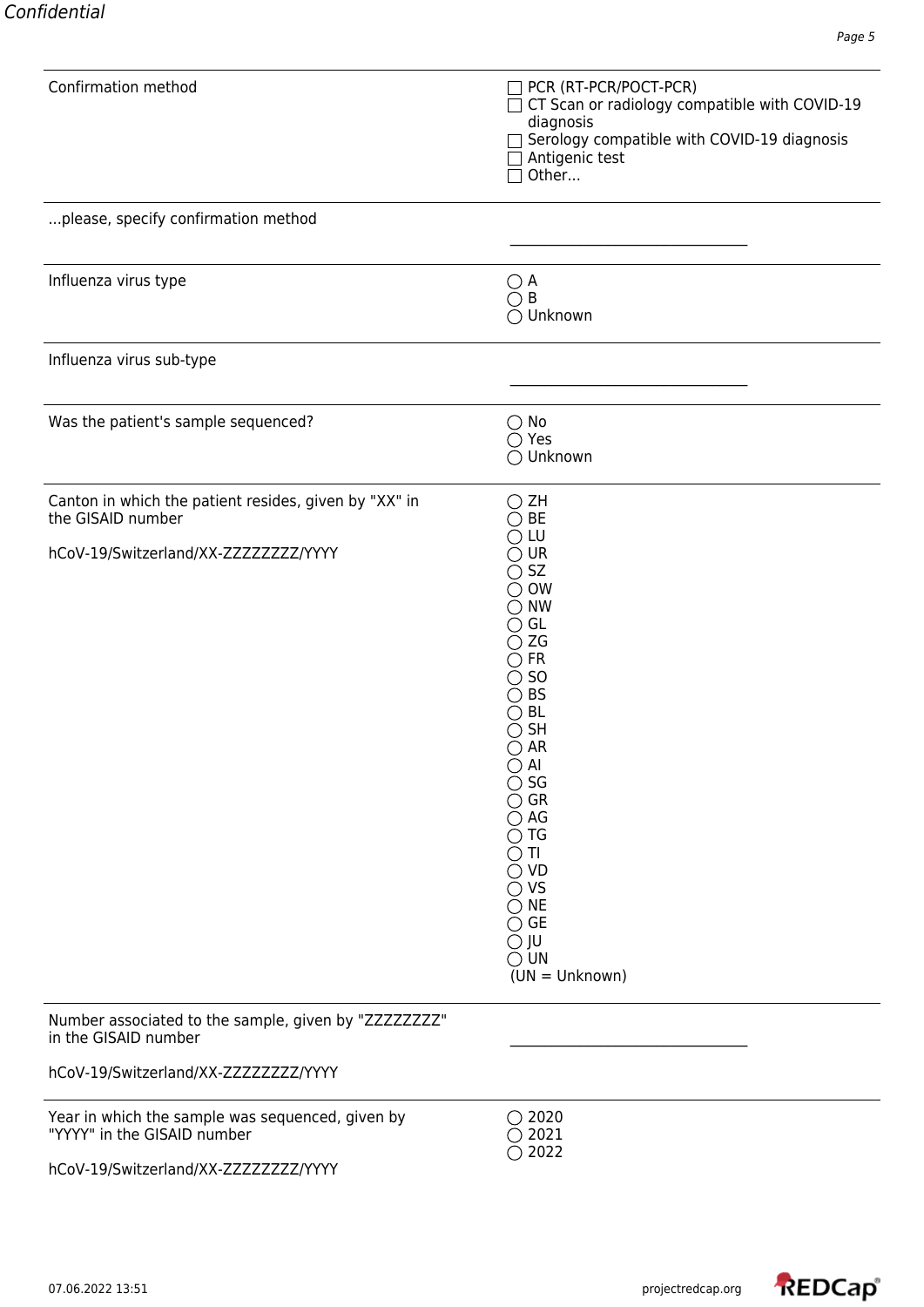COVID-19 virus type Common variant/Mutation but no VOC

 $\bigcirc$  A.23.1

- $\bigcirc$  AY.1  $\bigcirc$  AY.4
- $\bigcirc$  AY.4.1
- $\bigcirc$  AY.4.2
- $\bigcirc$  AY.4.4
- $\bigcirc$  AY.5  $\bigcirc$  AY.6
- $\bigcirc$  AY.7
- $\bigcirc$  AY.7.1
- $\bigcirc$  AY.7.2  $\bigcirc$  AY.9
- $\bigcirc$  AY.9.2  $\bigcirc$  AY.12
- $\bigcirc$  AY.25  $\bigcirc$  AY.26
- $\bigcirc$  AY.33
- AY.39
- $\bigcirc$  AY.41  $\bigcirc$  AY.42
- $\bigcirc$  AY.43  $\bigcirc$  AY.43.4
- $\bigcirc$  AY.46  $\bigcirc$  AY.46.6  $\bigcirc$  AY.51
- $\bigcirc$  AY.70
- AY.98 AY.98.1
- $\bigcirc$  AY.102  $\bigcirc$  AY.103
- $\bigcirc$  AY.109
- $\bigcirc$  AY.112
- $\bigcirc$  AY.113  $\bigcirc$  AY.114
- $\bigcirc$  AY.121
- $\bigcap$  AY.121.1  $\bigcirc$  AY.122
- $\bigcirc$  AY.123
- AY.125
- $\bigcirc$  AY.126
- $\bigcirc$  B.1
- 
- $\bigcirc$  B.1.1  $\bigcirc$  B.1.1.7 - Alpha
- $\bigcirc$  B.1.1.29
- $\bigcirc$  B.1.1.39  $\bigcirc$  B.1.1.70
- $\bigcirc$  B.1.1.189
- $\bigcirc$  B.1.1.222
- $\bigcirc$  B.1.1.296
- $\bigcirc$  B.1.1.318 B.1.1.529/BA.1 - Omicron
- $\bigcirc$  BA.1.1
- $\bigcirc$  BA.1.1.14
- B.1.1.529/BA.2
- $\bigcirc$  B.1.36  $\bigcirc$  B.1.36.1
- B.1.111-E484K
- $\bigcirc$  B.1.146A
- $\bigcirc$  B.1.160
- $\bigcirc$  B.1.160.16
- $\bigcirc$  B.1.160.20
- B.1.177

 $\bigcirc$  B.1.258

- $\bigcirc$  B.1.214  $\bigcirc$  B.1.214.2  $\bigcirc$  B.1.221
- 07.06.2022 13:51  $\bigcirc$  B.1.351 Beta  $\bigcirc$  projectredcap.org  $\bigcirc$  B.1.258.17

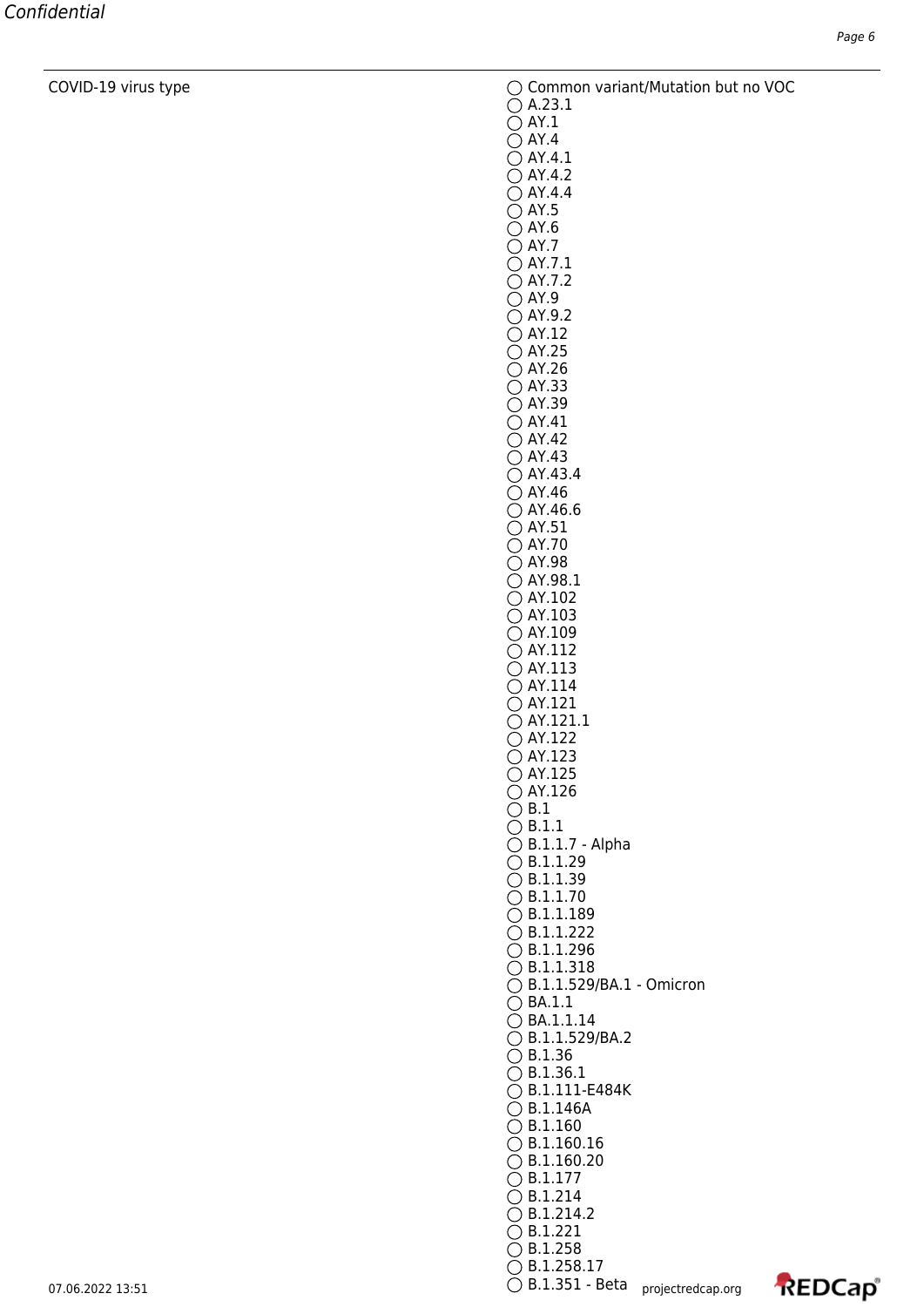|                                            | $\bigcirc$ B.1.367<br>◯ B.1.427/B.1.429 - Epsilon<br>$\bigcirc$ B.1.525 - Eta<br>$\bigcirc$ B.1.526 - lota<br>$\bigcirc$ B.1.617<br>$\bigcirc$ B.1.617.1 - Kappa<br>◯ B.1.617.2 - Delta<br>$\bigcirc$ B.1.617.3<br>$\bigcirc$ B.1.620<br>$\bigcirc$ B.1.621 - Mu<br>$\bigcirc$ C.1.2<br>$\bigcirc$ C.16<br>$\bigcirc$ C.36.3<br>$\bigcirc$ C.37 - Lambda<br>$\bigcirc$ P.1 - Gamma<br>$\bigcirc$ P.1.2<br>$\bigcirc$ P.2 - Zeta<br>$\bigcirc$ P.3 - Theta<br>$\bigcirc$ Ph-B.1.1.28<br>$\bigcirc$ N501Y Mutation - no sequencing available<br>$\bigcirc$ Other<br>◯ Unknown<br>(The options for this field will be updated<br>regularly) |
|--------------------------------------------|------------------------------------------------------------------------------------------------------------------------------------------------------------------------------------------------------------------------------------------------------------------------------------------------------------------------------------------------------------------------------------------------------------------------------------------------------------------------------------------------------------------------------------------------------------------------------------------------------------------------------------------|
| Was a multiplex PCR used?                  | $\bigcirc$ No<br>$\bigcirc$ Yes<br>◯ Unknown                                                                                                                                                                                                                                                                                                                                                                                                                                                                                                                                                                                             |
| Were concomitant viruses identified?       | $\bigcirc$ No<br>$\bigcirc$ Yes<br>◯ Unknown                                                                                                                                                                                                                                                                                                                                                                                                                                                                                                                                                                                             |
| Which concomitant viruses were identified? | Adenovirus<br>Coronavirus 229E<br>Coronavirus HKU1<br>Coronavirus OC43<br>Coronavirus NL63<br>Mers-CoV<br>SARS-CoV-2<br>□ Human Metapneumovirus<br>□ Human Rhinovirus<br>Human Enterovirus<br>7 Influenza A<br>7 Influenza B<br>7 Parainfluenza 1<br>Parainfluenza 2<br>Parainfluenza 3<br>Parainfluenza 4<br>$\exists$ RSV<br>Bocavirus<br>Other                                                                                                                                                                                                                                                                                        |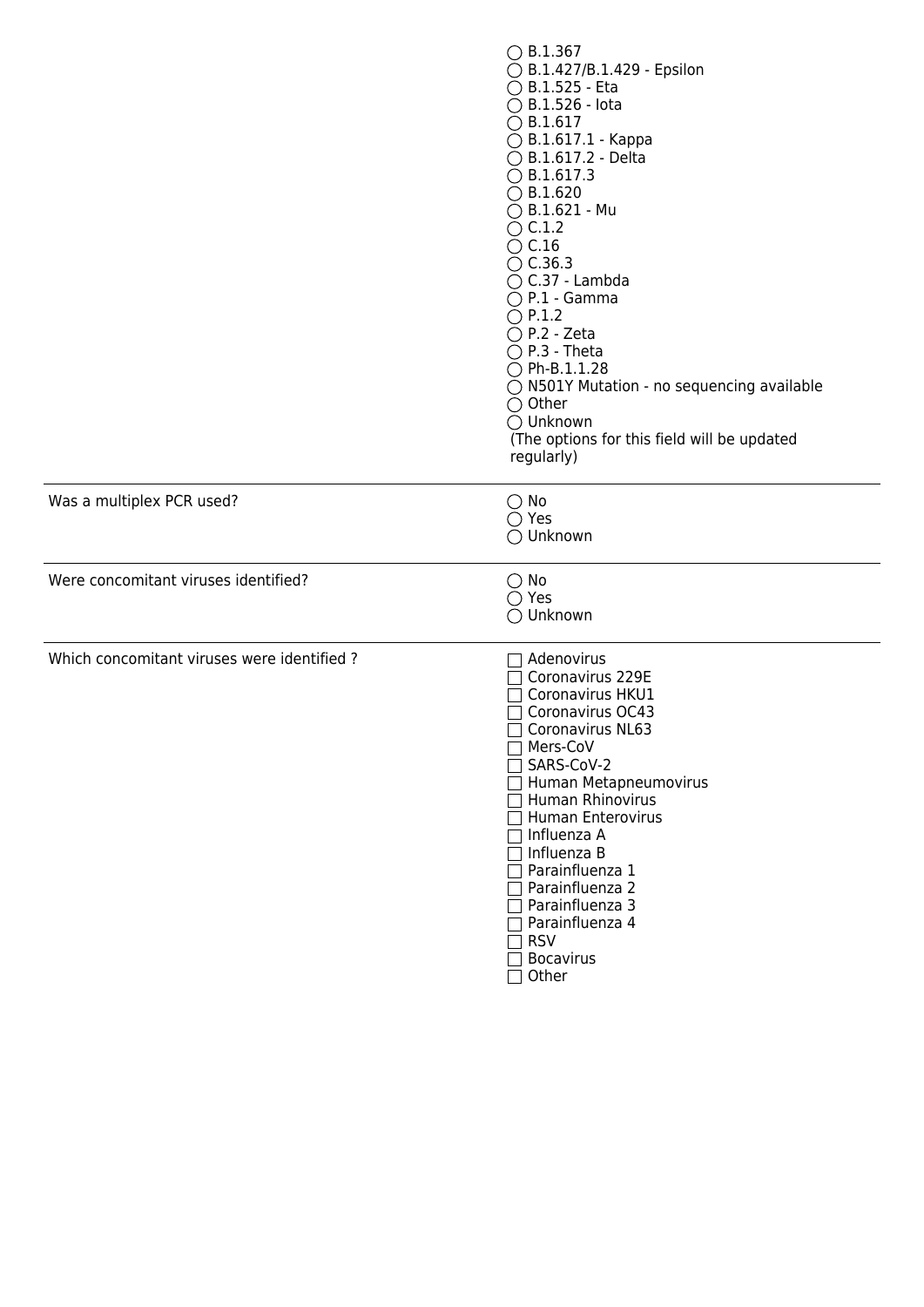### **Previous SARS-CoV-2/COVID-19 infections**

Based on the information in the patient files, was the  $\bigcirc$  No<br>patient already previously infected by  $\bigcirc$  Yes<br>SARS-CoV-2/COVID-19?  $\bigcirc$  Unknown patient already previously infected by  $\hskip10mm \bigcirc$  Yes SARS-CoV-2/COVID-19? Unknown

Based on the information in the patient's files, please give the date of diagnostic (even if just approximated) for this previous infection

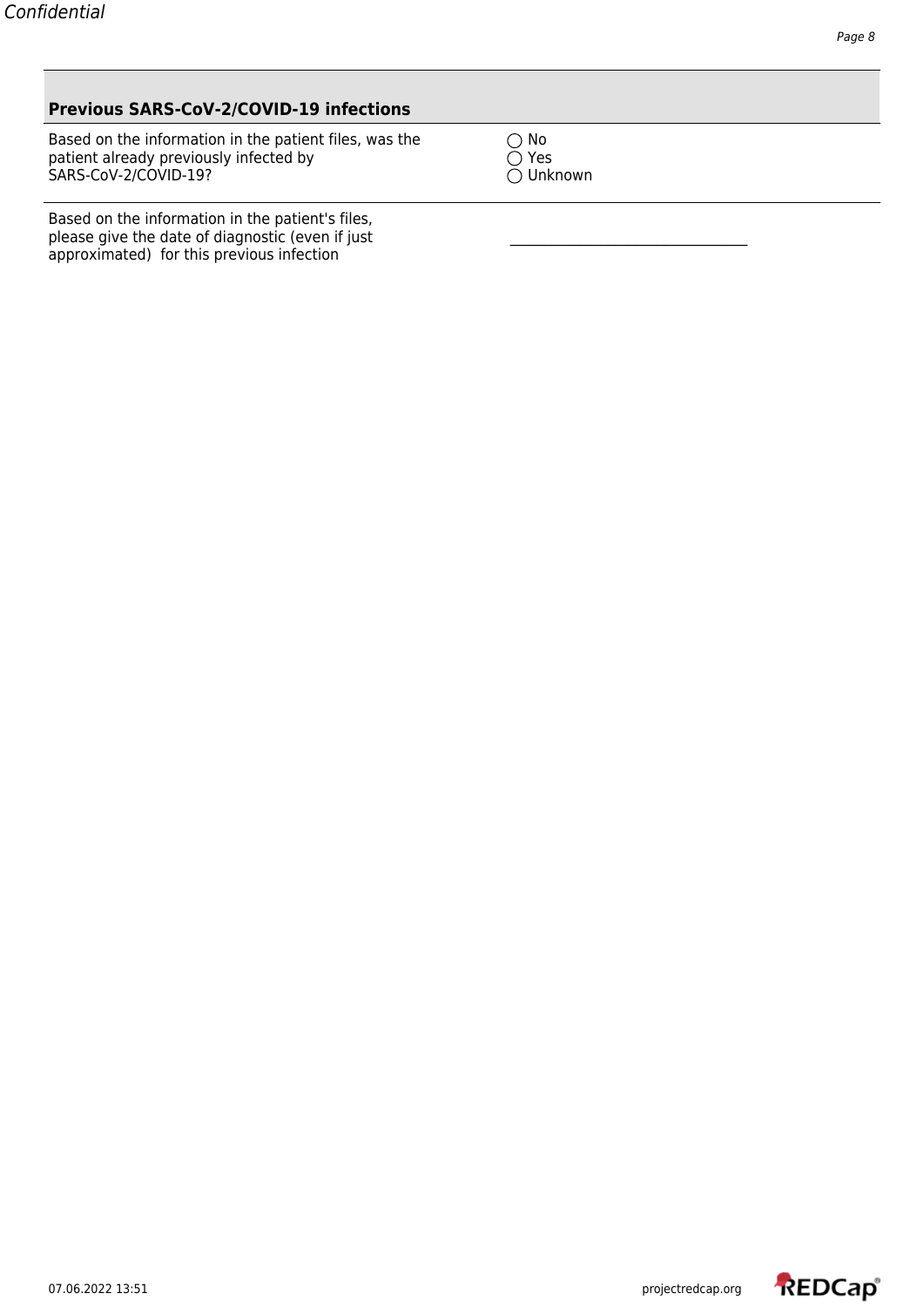| Please confirm that the patient is rehospitalised |  |
|---------------------------------------------------|--|
| following complications of this same episode!     |  |

 $\Box$  same episode

\_\_\_\_\_\_\_\_\_\_\_\_\_\_\_\_\_\_\_\_\_\_\_\_\_\_\_\_\_\_\_\_\_\_

|  |  |  |  | Entry date into the hospital |
|--|--|--|--|------------------------------|
|--|--|--|--|------------------------------|

The difference between this first hospitalisation and the sample date is more than 14 days: please make sure this is accurate!

| I confirm that the Hospital Entry Date and the Sample<br>Date are correct because this hospitalisation is<br>either:<br>a follow-up of an hospitalisation due to<br>COVID-19/Influenza, or an hospitalisation due to<br>complications of COVID-19/Influenza<br>A nosocomial case | confirmed                                                                                                                                                                               |
|----------------------------------------------------------------------------------------------------------------------------------------------------------------------------------------------------------------------------------------------------------------------------------|-----------------------------------------------------------------------------------------------------------------------------------------------------------------------------------------|
| <b>Patient's admission</b>                                                                                                                                                                                                                                                       |                                                                                                                                                                                         |
| Where was the patient hospitalised?                                                                                                                                                                                                                                              | $\bigcirc$ Medicine<br>$\bigcirc$ Geriatrics<br>◯ Intensive Care<br>$\bigcirc$ Surgery<br>$\bigcirc$ Paediatrics<br>◯ Emergency Room<br>$\bigcirc$ NICU/PICU<br>◯ Obstetrics<br>○ Other |
| please, specify where the patient was hospitalised                                                                                                                                                                                                                               |                                                                                                                                                                                         |
| Was the patient hospitalised in an unit dedicated to<br>the reported infection?                                                                                                                                                                                                  | $\bigcirc$ No<br>$\bigcirc$ Yes<br>○ Unknown                                                                                                                                            |
| [Only applicable for hospital consortia]                                                                                                                                                                                                                                         | $\mathbf 1$                                                                                                                                                                             |
| Please provide the ID of the hospital in your<br>consortium.                                                                                                                                                                                                                     | $\overline{2}$<br>$( \ )$<br>3<br>4<br>5<br>6<br>$\bigcirc$ 7<br>$\bigcirc$ 8<br>$\bigcirc$ 9<br>((optional))                                                                           |
| code of Unit/Building                                                                                                                                                                                                                                                            |                                                                                                                                                                                         |

(optional)

\_\_\_\_\_\_\_\_\_\_\_\_\_\_\_\_\_\_\_\_\_\_\_\_\_\_\_\_\_\_\_\_\_\_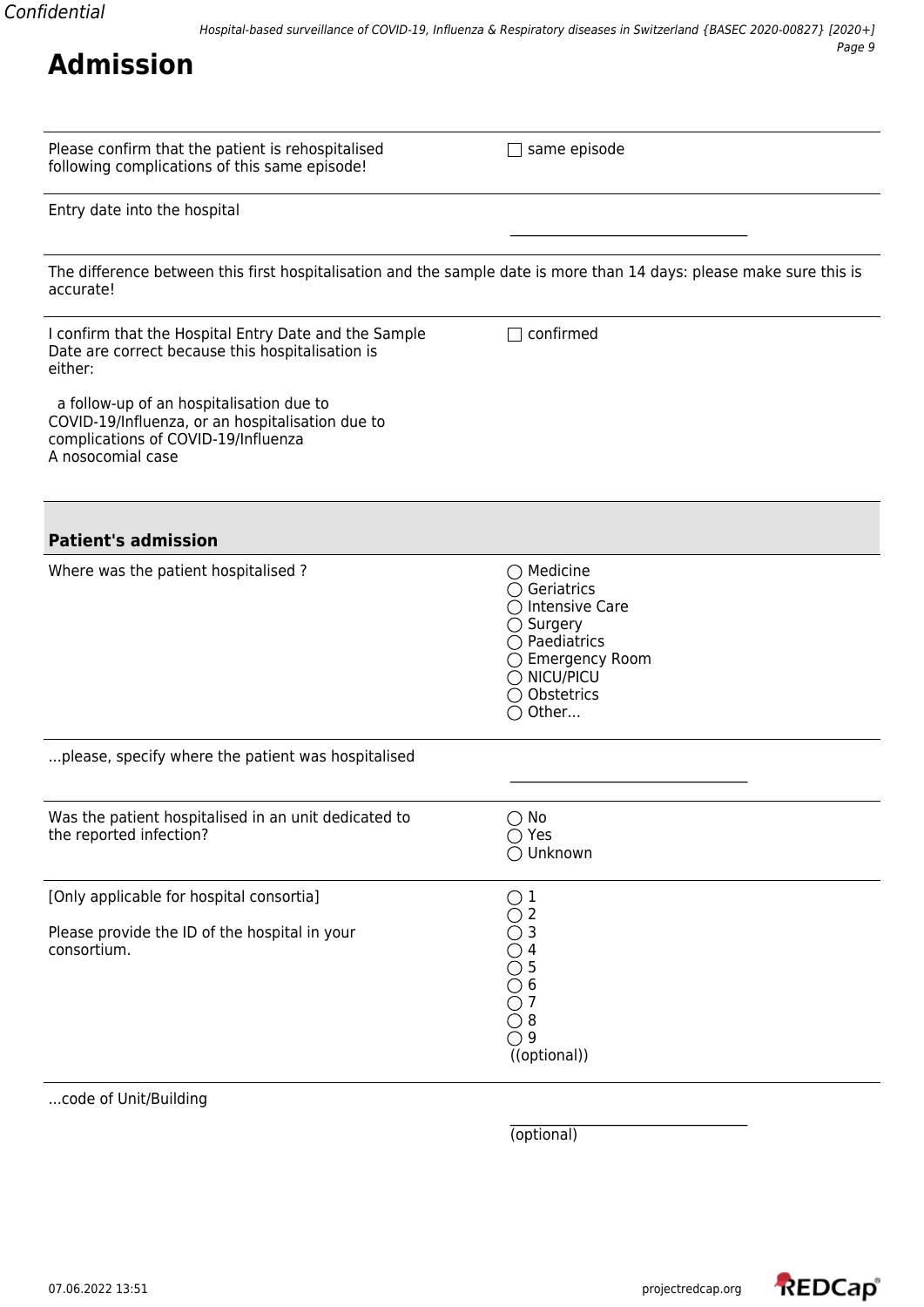| Origin (pre-hospitalisation)                                                                                                                                                                                                                                                                                                  | $\bigcirc$ Domicile                                                                                                                                                                                                                |
|-------------------------------------------------------------------------------------------------------------------------------------------------------------------------------------------------------------------------------------------------------------------------------------------------------------------------------|------------------------------------------------------------------------------------------------------------------------------------------------------------------------------------------------------------------------------------|
|                                                                                                                                                                                                                                                                                                                               | $\bigcirc$ Long term care                                                                                                                                                                                                          |
|                                                                                                                                                                                                                                                                                                                               | $\bigcirc$ Other hospital                                                                                                                                                                                                          |
|                                                                                                                                                                                                                                                                                                                               | $\bigcirc$ Other                                                                                                                                                                                                                   |
| please, specify origin                                                                                                                                                                                                                                                                                                        |                                                                                                                                                                                                                                    |
|                                                                                                                                                                                                                                                                                                                               |                                                                                                                                                                                                                                    |
|                                                                                                                                                                                                                                                                                                                               |                                                                                                                                                                                                                                    |
|                                                                                                                                                                                                                                                                                                                               |                                                                                                                                                                                                                                    |
| <b>Height and Weight during hospitalisation</b>                                                                                                                                                                                                                                                                               |                                                                                                                                                                                                                                    |
| Height                                                                                                                                                                                                                                                                                                                        |                                                                                                                                                                                                                                    |
| previously reported height (if applicable):                                                                                                                                                                                                                                                                                   | ([cm])                                                                                                                                                                                                                             |
| [height][previous-instance]                                                                                                                                                                                                                                                                                                   |                                                                                                                                                                                                                                    |
| Weight                                                                                                                                                                                                                                                                                                                        |                                                                                                                                                                                                                                    |
|                                                                                                                                                                                                                                                                                                                               |                                                                                                                                                                                                                                    |
|                                                                                                                                                                                                                                                                                                                               | $(\overline{[kg]})$                                                                                                                                                                                                                |
| <b>BMI</b>                                                                                                                                                                                                                                                                                                                    |                                                                                                                                                                                                                                    |
|                                                                                                                                                                                                                                                                                                                               |                                                                                                                                                                                                                                    |
|                                                                                                                                                                                                                                                                                                                               | $(\sqrt{[kg/m2]})$                                                                                                                                                                                                                 |
| Obesity                                                                                                                                                                                                                                                                                                                       | $\bigcirc$ Unknown<br>$\bigcirc$ No<br>$\bigcirc$ Yes                                                                                                                                                                              |
| This is only a warning message:<br>the BMI calculation and obesity status do not match.<br>Please check the given values.<br>Note that the WHO classification based on BMI is lacking subtleties, so this warning is only present to raise<br>awareness on a possible error. It does not imply that there is indeed an error. |                                                                                                                                                                                                                                    |
|                                                                                                                                                                                                                                                                                                                               |                                                                                                                                                                                                                                    |
| <b>Symptoms</b>                                                                                                                                                                                                                                                                                                               |                                                                                                                                                                                                                                    |
| Severity (CURB-65 score)                                                                                                                                                                                                                                                                                                      | Confusion (abbreviated Mental Test Score < 9)<br>Urea (BUN $> 19$ mg/dL or 7 mmol/L)<br>Respiratory rate > 30 per minute<br>Blood pressure: diastolic $<$ 60 or systeolic $<$ 90<br>mmHg<br>Age $>= 65$ years<br>None of the above |
| Severity (for children)                                                                                                                                                                                                                                                                                                       | Respiratory distress<br>$\Box$ Oxygen saturation $< 92\%$<br>$\Box$ Evidence of severe clinical dehydration or<br>clinical shock<br>Altered conscious level<br>None of the above                                                   |
| Total score (each choice counts for 1)                                                                                                                                                                                                                                                                                        |                                                                                                                                                                                                                                    |
|                                                                                                                                                                                                                                                                                                                               |                                                                                                                                                                                                                                    |

(0-1 points: low risk >1 points: high risk)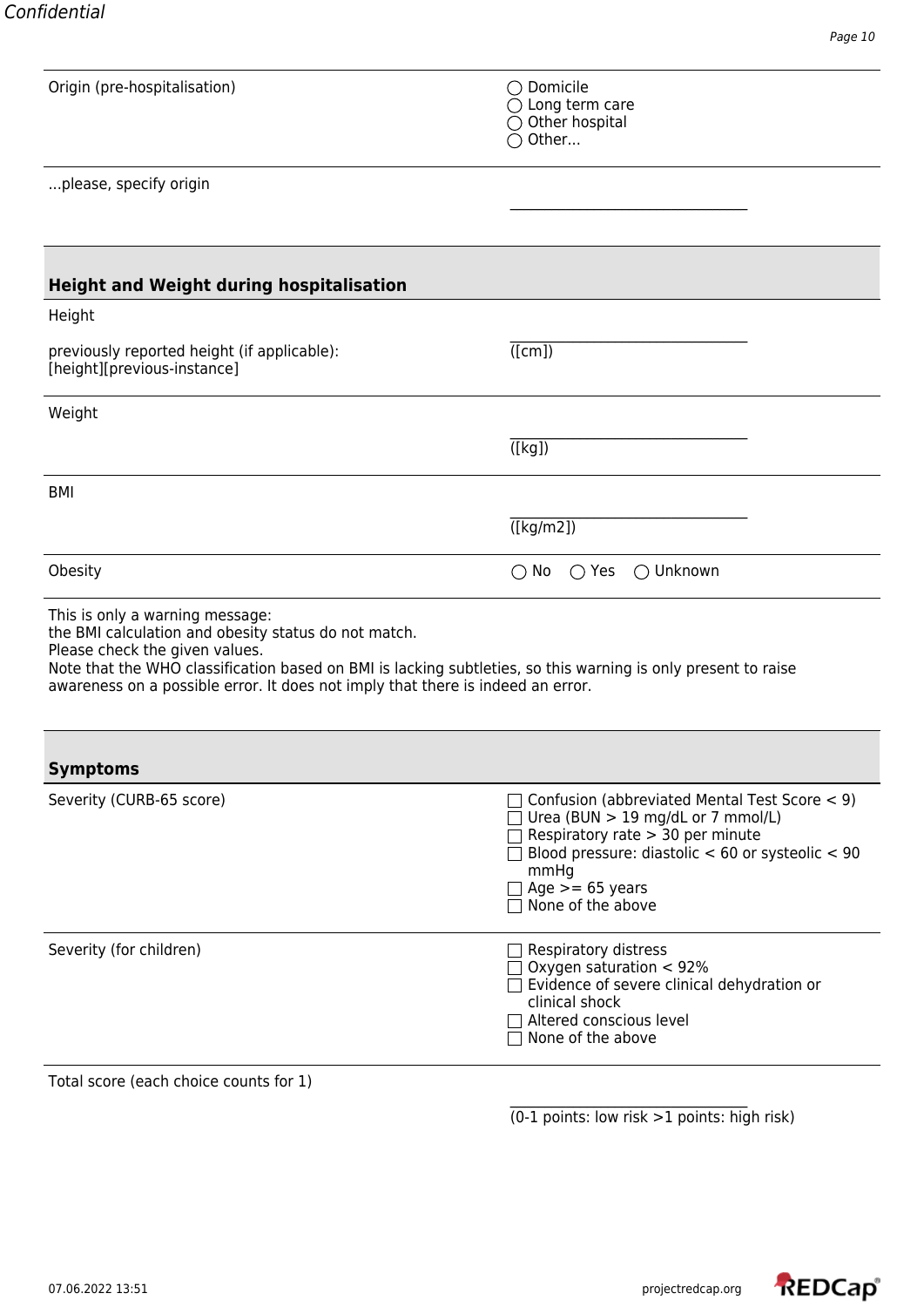| Additional symptoms                                                          | Cough<br>Rhinitis<br>Diarrhoea<br>Fever<br>Loss of smell<br>Loss of taste<br>Sore throat<br>Myalgia<br>Headache<br>Dyspnoe<br>None of the above                            |
|------------------------------------------------------------------------------|----------------------------------------------------------------------------------------------------------------------------------------------------------------------------|
| What was the highest temperature recorded at<br>admission?                   | (in degrees celsius)                                                                                                                                                       |
| <b>Vaccination status AT ADMISSION</b>                                       |                                                                                                                                                                            |
| Vaccinated for the current influenza season                                  | $\bigcirc$ No<br>$\bigcirc$ Yes<br>$\bigcirc$ Unknown                                                                                                                      |
| Vaccination date (influenza)                                                 |                                                                                                                                                                            |
| Had the second dose of influenza vaccine                                     | $\bigcirc$ No<br>$\bigcirc$ Yes<br>$\bigcirc$ Not applicable (patient >9 years old)<br>◯ Unknown                                                                           |
| Vaccination date for second dose (influenza)                                 |                                                                                                                                                                            |
|                                                                              | (Only applicable for children $\lt$ 9 years)                                                                                                                               |
| Vaccine name                                                                 | $\bigcirc$ Agrippal®<br>$\bigcirc$ Influvac $\mathcal{R}$<br>○ Fluad <sup>®</sup><br>◯ Mutagrip®<br>◯ Fluarix Tetra®<br>◯ Vaxigrip Tetra®<br>◯ Unknown<br>$\bigcirc$ Other |
| Was the mother immunized against influenza during this<br>child's pregnancy? | $\bigcirc$ No<br>$\bigcirc$ Yes<br>$\bigcirc$ Not applicable (patient >6 months old)<br>◯ Unknown                                                                          |
| Vaccinated against COVID-19                                                  | $\bigcirc$ No<br>$\bigcirc$ Yes<br>◯ Unknown                                                                                                                               |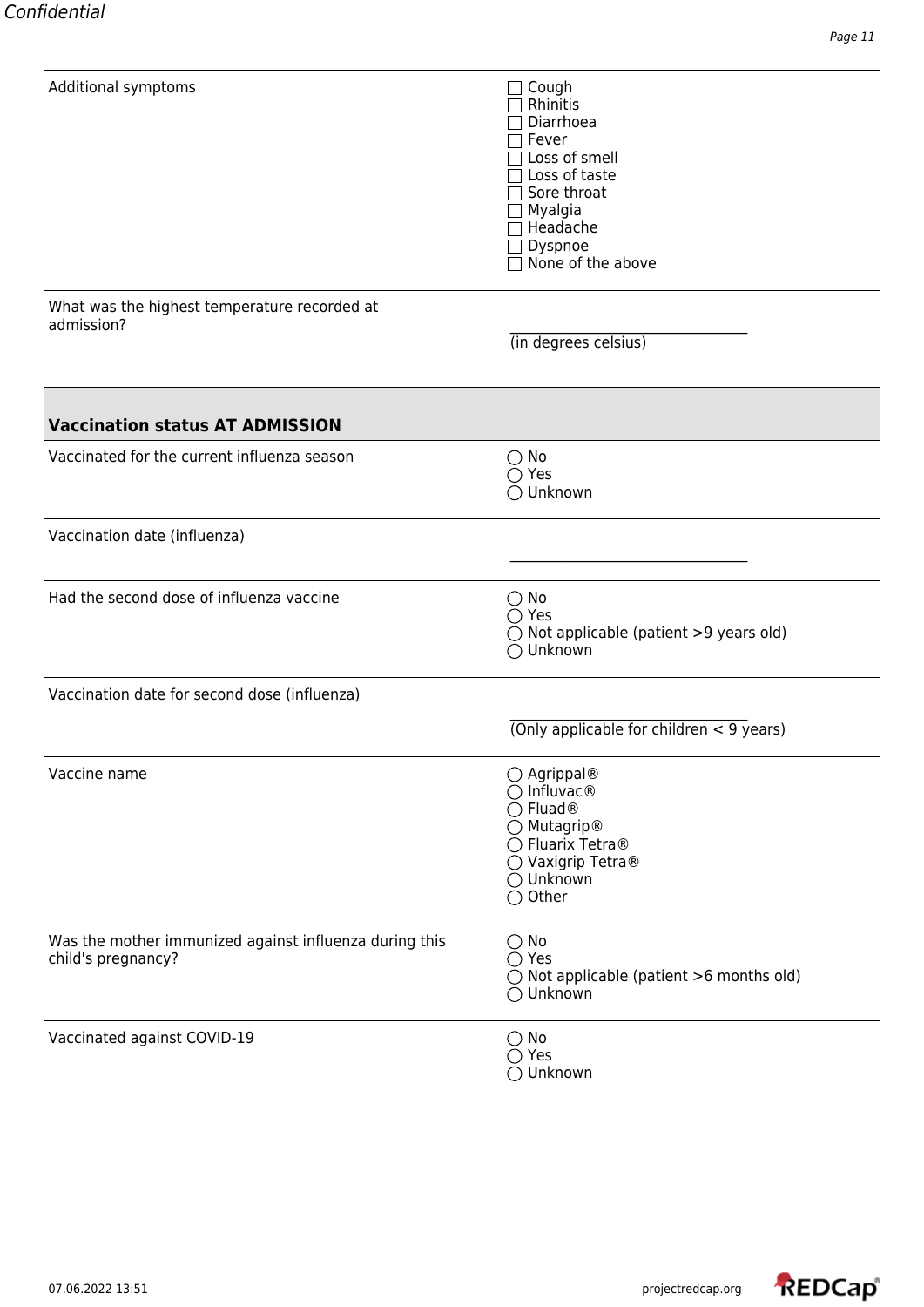| How many doses did the patient received                                         | ○<br>1<br>3<br>6<br>Unknown                                                                             |
|---------------------------------------------------------------------------------|---------------------------------------------------------------------------------------------------------|
| Vaccine name of the last dose                                                   | $\bigcirc$ Comirnaty©<br>$\bigcirc$ Moderna<br>Astra-Zeneca<br>Janssen (J&J)<br>Unknown<br>Other        |
| please specify vaccine name                                                     |                                                                                                         |
| Date of last injection (COVID-19)                                               |                                                                                                         |
|                                                                                 | (if day is unknown, give month and year if<br>available)                                                |
| <b>Reason for hospitalisation</b>                                               |                                                                                                         |
| Based on the information available at admission, is<br>the patient hospitalised | Because of COVID-19/Influenza<br>With COVID-19/Influenza<br>No determination possible<br>Not documented |

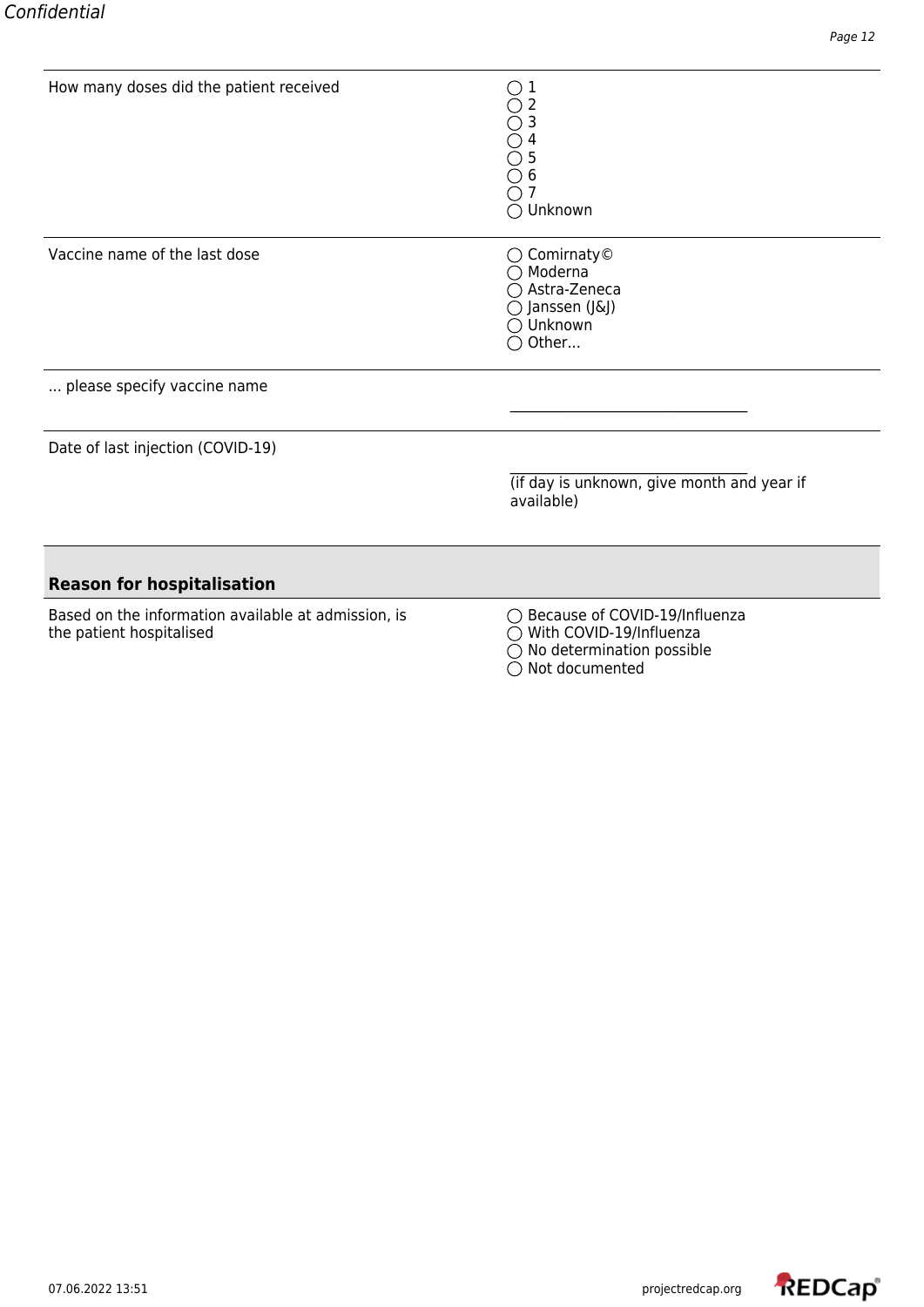Does the patient have comorbidities?

**Clinical Complementary Information**

 $\bigcirc$  No  $\bigcirc$  Yes

| $\bigcirc$ No | $\bigcirc$ Yes | $\bigcirc$ Unknown |
|---------------|----------------|--------------------|
|               |                |                    |
| $\bigcirc$ No | $\bigcirc$ Yes | $\bigcirc$ Unknown |
| $\bigcirc$ No | $\bigcirc$ Yes | ◯ Unknown          |
| $\bigcirc$ No | $\bigcirc$ Yes | $\bigcirc$ Unknown |
| $\bigcirc$ No | $\bigcirc$ Yes | ◯ Unknown          |
| $\bigcirc$ No | $\bigcirc$ Yes | ◯ Unknown          |
| $\bigcirc$ No | $\bigcirc$ Yes | $\bigcirc$ Unknown |
| $\bigcirc$ No | $\bigcirc$ Yes | $\bigcirc$ Unknown |
| $\bigcirc$ No | $\bigcirc$ Yes | ◯ Unknown          |
| $\bigcirc$ No | $\bigcirc$ Yes | ◯ Unknown          |
| $\bigcirc$ No | $\bigcirc$ Yes | $\bigcirc$ Unknown |
| $\bigcirc$ No | $\bigcirc$ Yes | ◯ Unknown          |
| $\bigcirc$ No | $\bigcirc$ Yes | $\bigcirc$ Unknown |
| $\bigcirc$ No | $\bigcirc$ Yes | $\bigcirc$ Unknown |
| $\bigcirc$ No | $\bigcirc$ Yes | ○ Unknown          |
| $\bigcirc$ No | $\bigcirc$ Yes | ◯ Unknown          |
| $\bigcirc$ No | $\bigcirc$ Yes | ○ Unknown          |
| $\bigcirc$ No | $\bigcirc$ Yes | ◯ Unknown          |
|               |                |                    |

.... please specify

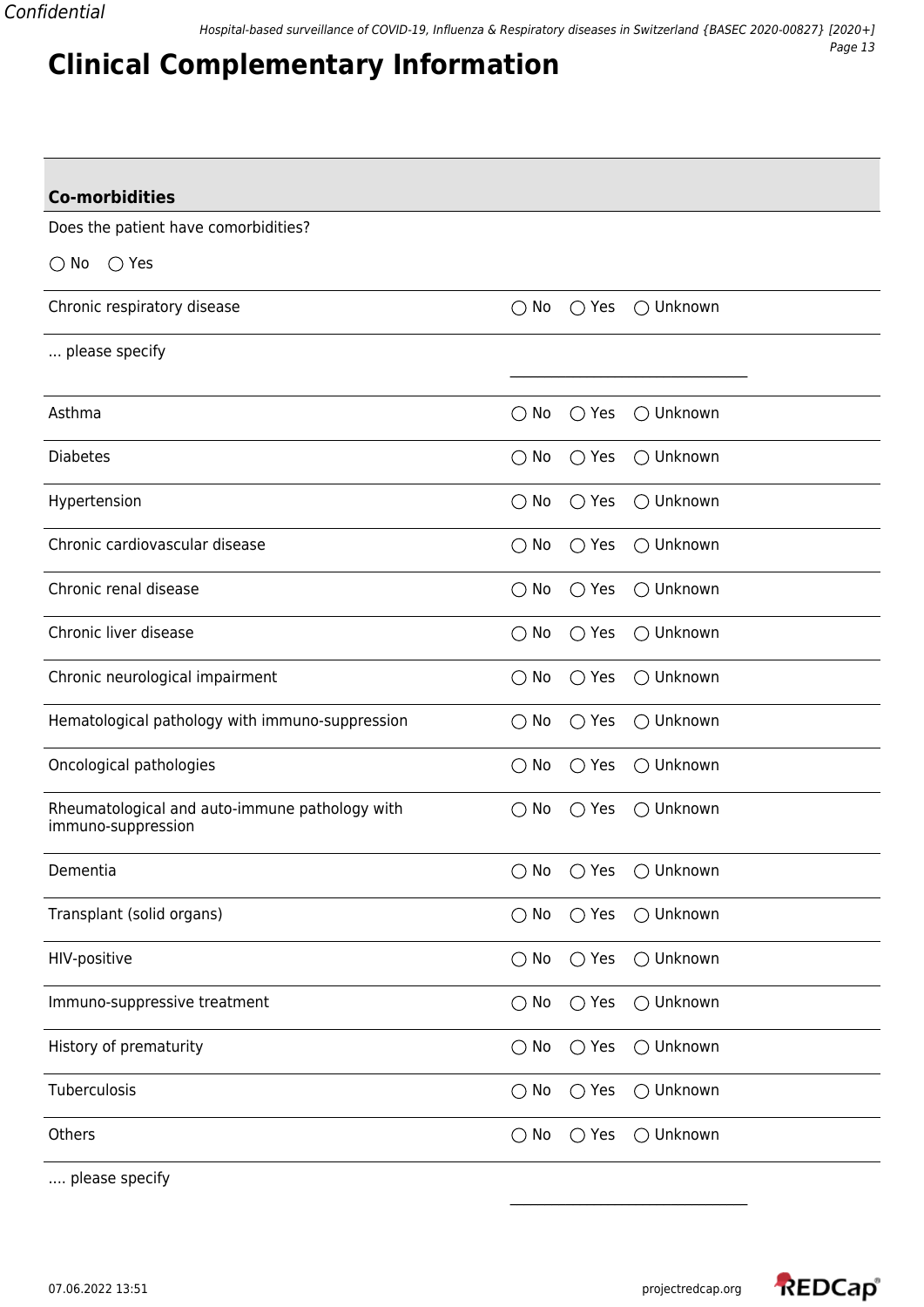| <b>Other risk factors</b>                                                                                                                             |                                                                                                                                                                                                                                                     |
|-------------------------------------------------------------------------------------------------------------------------------------------------------|-----------------------------------------------------------------------------------------------------------------------------------------------------------------------------------------------------------------------------------------------------|
| Pregnancy                                                                                                                                             | $\bigcirc$ No<br>$\bigcirc$ Yes<br>$\bigcirc$ Unknown                                                                                                                                                                                               |
| Postpartum $<$ 4 weeks                                                                                                                                | $\bigcirc$ Yes $\bigcirc$ Unknown<br>$\bigcirc$ No<br>(Women who gave birth in the 4 weeks before the<br>episode)                                                                                                                                   |
| Premature < 24 months                                                                                                                                 | $\bigcirc$ No $\bigcirc$ Yes $\bigcirc$ Unknown<br>(Premature children aged < 24 months)                                                                                                                                                            |
| please specify the gestational week the child was<br>born in                                                                                          | (Number between 0 and 38)                                                                                                                                                                                                                           |
| please specify weight at birth                                                                                                                        |                                                                                                                                                                                                                                                     |
|                                                                                                                                                       | (in kg)                                                                                                                                                                                                                                             |
| Smoking                                                                                                                                               | $\bigcirc$ Unknown<br>$\bigcirc$ No<br>$\bigcirc$ Yes                                                                                                                                                                                               |
| Is the patient under an ACE inhibitor?                                                                                                                | $\bigcirc$ Yes<br>$\bigcirc$ Unknown<br>$\bigcirc$ No                                                                                                                                                                                               |
| Charlson Comorbidity Index (CCI)<br>Please report the SCORE, not the percentage nor the<br>estimated risk                                             |                                                                                                                                                                                                                                                     |
| [PMID CACI Calculator]                                                                                                                                |                                                                                                                                                                                                                                                     |
| Charlson M, Szatrowski TP, Peterson J, Gold J.<br>Validation of a combined comorbidity index. J Clin<br>Epidemiol. 1994;47(11):1245-51. PMID: 7722560 |                                                                                                                                                                                                                                                     |
| Antiviral treatment (against Influenza/COVID-19)                                                                                                      |                                                                                                                                                                                                                                                     |
| Prophylactic treatment                                                                                                                                | ◯ Unknown<br>$\bigcirc$ Yes<br>$\bigcirc$ No                                                                                                                                                                                                        |
| Treatment of confirmed infection                                                                                                                      | ◯ Unknown<br>$\bigcirc$ No<br>$\bigcirc$ Yes                                                                                                                                                                                                        |
| Name of the treatment                                                                                                                                 | Oseltamivir<br>Zanamivir<br>Baloxavir<br>Other                                                                                                                                                                                                      |
| Name of the treatment                                                                                                                                 | Chloroquine<br>$\mathsf{L}$<br>Interferon<br>Lopinavir/Ritonavir<br>$\Box$ Remdesivir<br>$\Box$ Tenofovir<br>$\Box$ Ribavirin<br>□ Dexamethason (PLEASE REPORT DEXAMETHASON UNDER<br>CORTICO-STEROID TREATMENTS, NOT HERE)<br>Other<br>$\mathsf{L}$ |

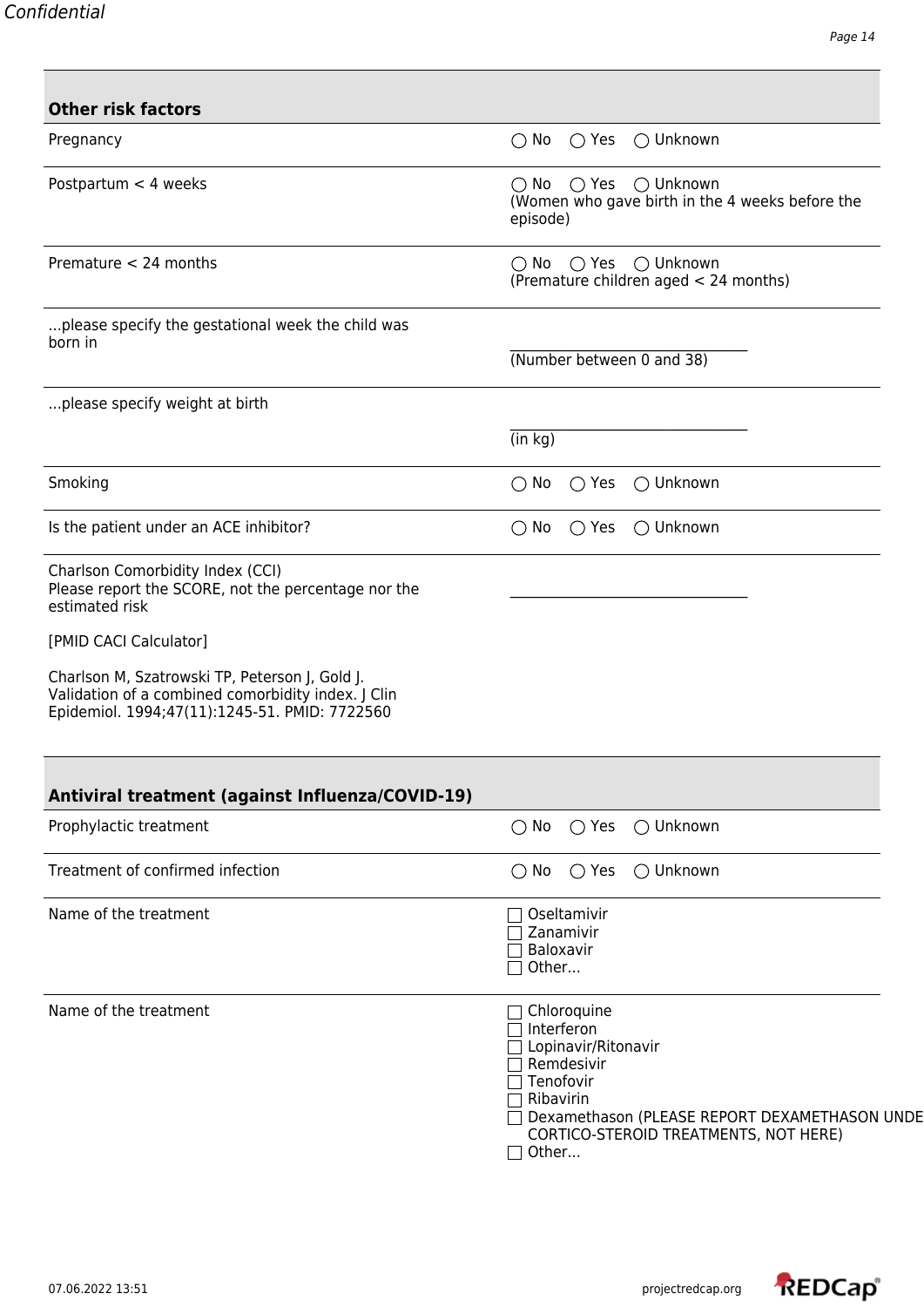| Antibody & Immunomodulatory treatments (against COVID-19)                                                                                                                      |                                                                                                                                 |
|--------------------------------------------------------------------------------------------------------------------------------------------------------------------------------|---------------------------------------------------------------------------------------------------------------------------------|
| Antibody or immunomodulatory treatment against<br>confirmed infection                                                                                                          | ◯ Unknown<br>$\bigcap$ No $\bigcap$ Yes                                                                                         |
| Name of the antibody or immunomodulatory treatment                                                                                                                             | Bamlanivimab/Etesevimab<br>Casirivimab/Imdevimab<br>Tocilizumab/Actemra<br>Plasma therapy<br>Sotrovimab<br>Baricitinib<br>Other |
| please, specify (name of antibody or<br>immunomodulatory treatment)                                                                                                            |                                                                                                                                 |
| <b>Cortico-steroids treatment (against COVID-19)</b>                                                                                                                           |                                                                                                                                 |
| WARNING - If the cortico-steroids are prescribed against COMPLICATIONS, please do not enter them here, but below<br>in section "Additional treatments (against complications)" |                                                                                                                                 |
| Was the patient treated with cortico-steroids against<br>COVID-19?                                                                                                             | $\bigcirc$ No<br>$\bigcirc$ Yes<br>◯ Unknown                                                                                    |
| Name of the cortico-steroid treatment                                                                                                                                          | Dexamethason<br>Prednisone<br>Budesonid<br>Other                                                                                |
| please, specify (name of cortico-steroid treatment)                                                                                                                            |                                                                                                                                 |
| <b>Stay in Intermediate care</b>                                                                                                                                               |                                                                                                                                 |
| Did the patient stay in intermediate care?                                                                                                                                     |                                                                                                                                 |

\_\_\_\_\_\_\_\_\_\_\_\_\_\_\_\_\_\_\_\_\_\_\_\_\_\_\_\_\_\_\_\_\_\_

No Yes Unknown

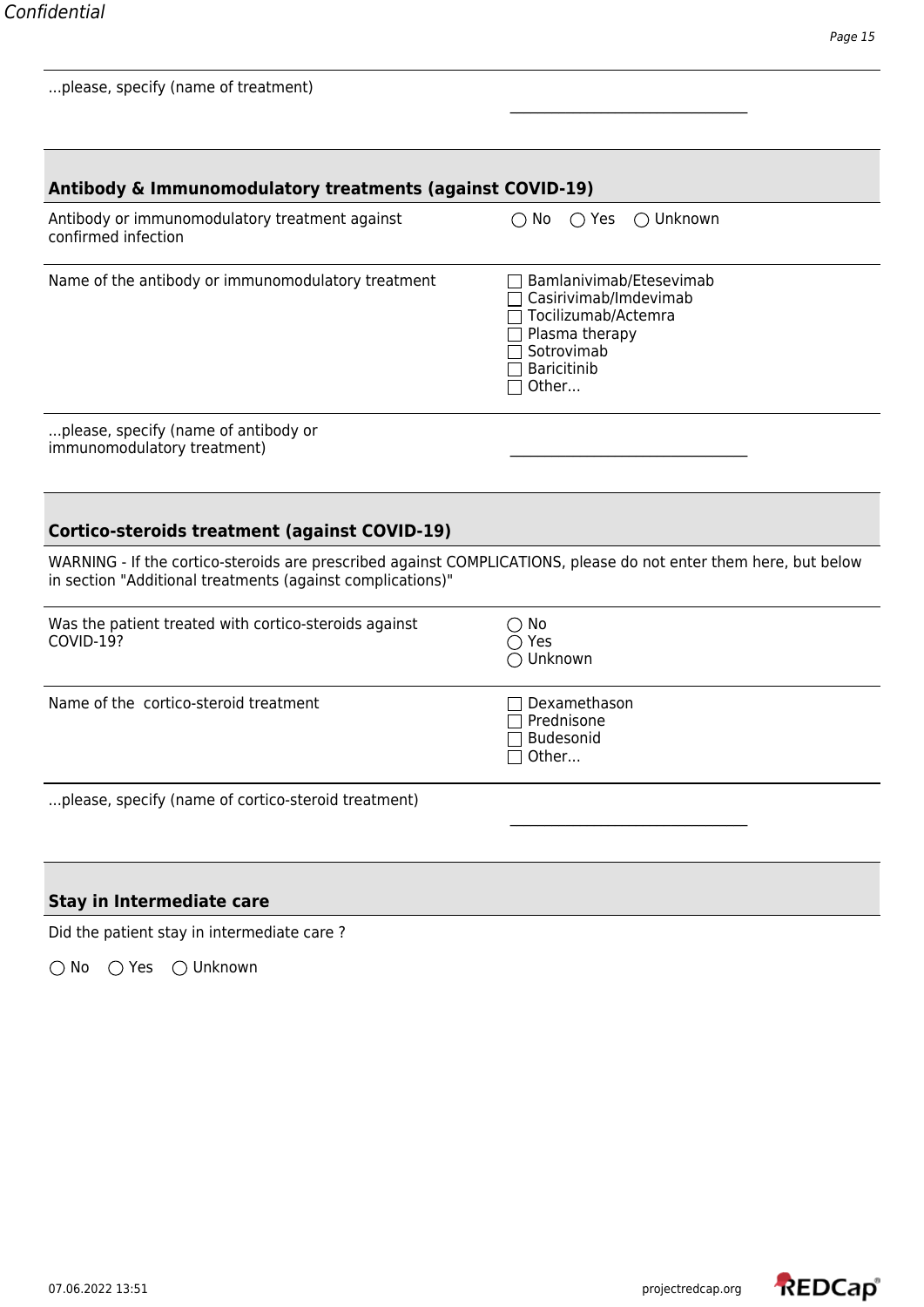| Intermediate care (first stay)                      |                                                       |
|-----------------------------------------------------|-------------------------------------------------------|
| Intermediate care entry date                        |                                                       |
|                                                     | $\overline{((if available))}$                         |
| Intermediate care exit date                         |                                                       |
|                                                     | $($ (if available))                                   |
| Non-invasive ventilation                            | $\bigcirc$ No<br>$\bigcirc$ Yes<br>$\bigcirc$ Unknown |
| Any additional stay in intermediate care to report? | $\bigcirc$ Yes<br>$\bigcirc$ No                       |
| Intermediate care (second stay)                     |                                                       |
| Intermediate care entry date                        |                                                       |
|                                                     | $\overline{((if available))}$                         |
| Intermediate care exit date                         |                                                       |
|                                                     | $\overline{((if available))}$                         |
| Non-invasive ventilation                            | ◯ Unknown<br>$\bigcirc$ No<br>$\bigcirc$ Yes          |
| Any additional stay in intermediate care to report? | $\bigcirc$ Yes<br>$\bigcirc$ No                       |
| Intermediate care (third stay)                      |                                                       |
| Intermediate care entry date                        |                                                       |
|                                                     | $($ (if available))                                   |
| Intermediate care exit date                         |                                                       |
|                                                     | $($ (if available))                                   |
| Non-invasive ventilation                            | $\bigcirc$ Unknown<br>$\bigcirc$ No<br>$\bigcirc$ Yes |
| <b>Stay in Intensive care</b>                       |                                                       |
| Did the patient stay in intensive care?             |                                                       |

No Yes Unknown

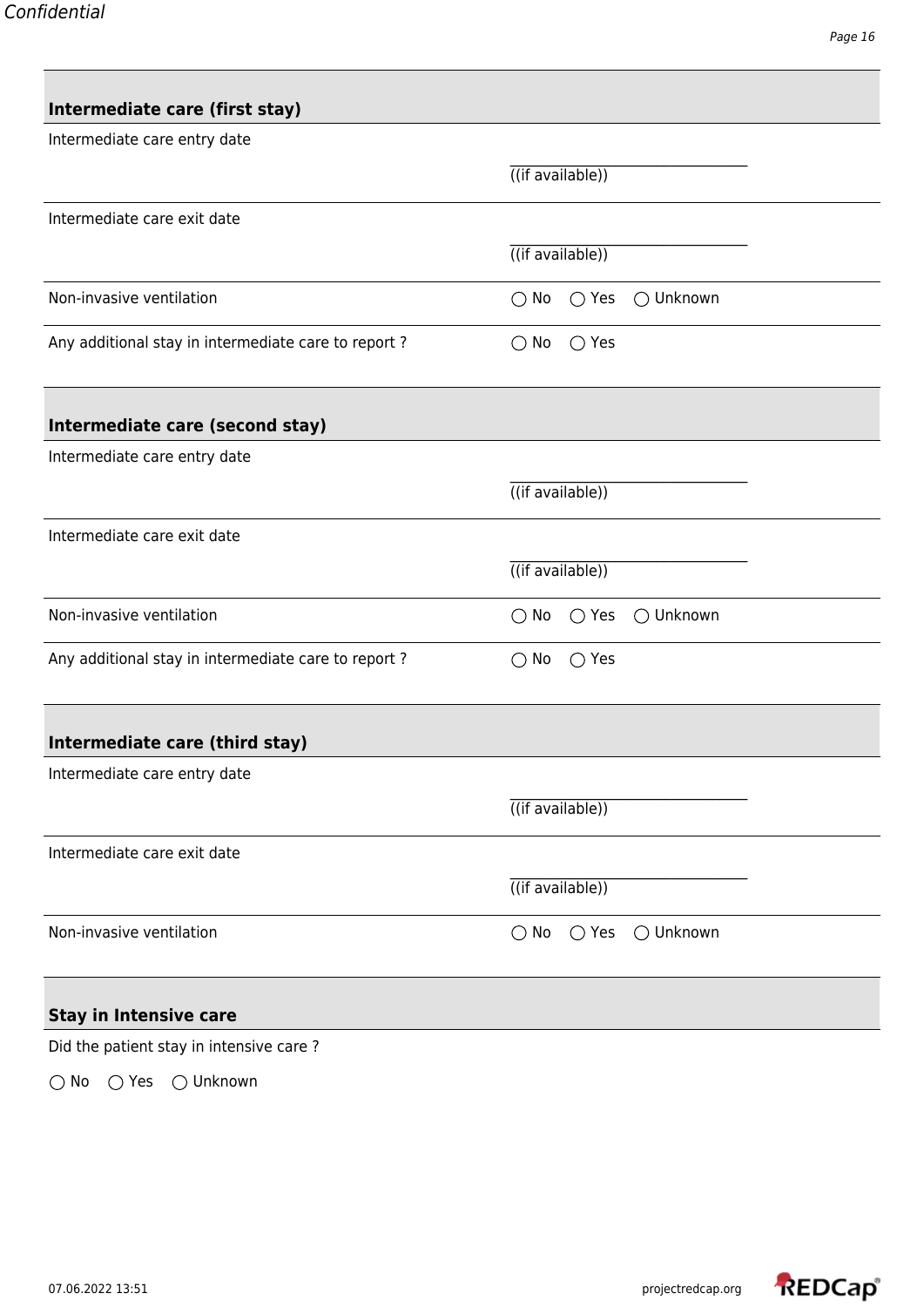## **Intensive care (first stay)**

| Intensive care entry date                        |                                                       |
|--------------------------------------------------|-------------------------------------------------------|
|                                                  | $\overline{((if available))}$                         |
| Intensive care exit date                         |                                                       |
|                                                  | $\overline{((if available))}$                         |
| Non-invasive ventilation                         | ◯ Unknown<br>$\bigcirc$ No<br>$\bigcirc$ Yes          |
| Invasive ventilation                             | $\bigcirc$ Unknown<br>$\bigcirc$ No<br>$\bigcirc$ Yes |
| Extra-Corporeal Membrane Oxygenation (ECMO)      | $\bigcirc$ Unknown<br>$\bigcirc$ No<br>$\bigcirc$ Yes |
| Any additional stay in intensive care to report? | $\bigcirc$ No<br>$\bigcirc$ Yes                       |
| Intensive care (second stay)                     |                                                       |
| Intensive care entry date                        |                                                       |
|                                                  | $($ (if available))                                   |
| Intensive care exit date                         |                                                       |
|                                                  | $\overline{((if available))}$                         |
| Non-invasive ventilation                         | $\bigcirc$ Yes<br>$\bigcirc$ Unknown<br>$\bigcirc$ No |
| Invasive ventilation                             | ○ Unknown<br>$\bigcirc$ No<br>$\bigcirc$ Yes          |
| Extra-Corporeal Membrane Oxygenation (ECMO)      | $\bigcirc$ No<br>$\bigcirc$ Yes<br>$\bigcirc$ Unknown |
| Any additional stay in intensive care to report? | No<br>$\bigcirc$ Yes<br>( )                           |
| Intensive care (third stay)                      |                                                       |
| Intensive care entry date                        |                                                       |
|                                                  | $\overline{((if available))}$                         |
| Intensive care exit date                         |                                                       |
|                                                  | $\overline{((if available))}$                         |
| Non-invasive ventilation                         | $\bigcirc$ Unknown<br>$\bigcirc$ No<br>$\bigcirc$ Yes |
| Invasive ventilation                             | $\bigcirc$ Unknown<br>$\bigcirc$ No<br>$\bigcirc$ Yes |

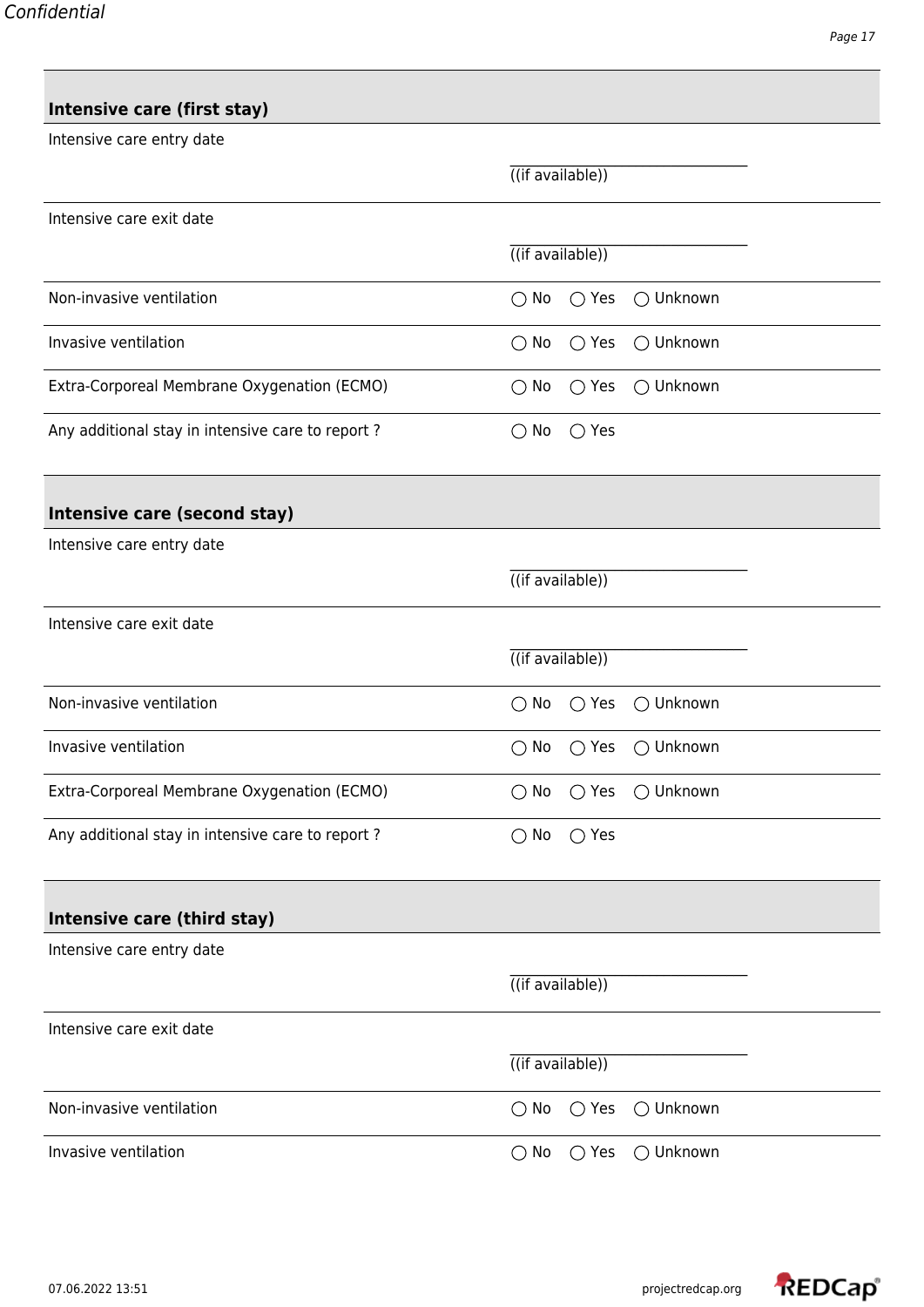| Extra-Corporeal Membrane Oxygenation (ECMO) |  |  |  |
|---------------------------------------------|--|--|--|
|---------------------------------------------|--|--|--|

 $\bigcirc$  No  $\bigcirc$  Yes  $\bigcirc$  Unknown

| <b>Complications</b>                                         |                                                                                        |
|--------------------------------------------------------------|----------------------------------------------------------------------------------------|
| (probably related to Influenza/COVID-19)                     |                                                                                        |
| Did the patient have any complications?                      |                                                                                        |
| $\bigcirc$ Unknown<br>$\bigcirc$ Yes<br>$\bigcirc$ No        |                                                                                        |
| Ear/Nose/Throat (ENT) diseases                               | ◯ Unknown<br>$\bigcirc$ No<br>$\bigcirc$ Yes                                           |
| <b>Acute Otitis Media</b>                                    | ○ Unknown<br>$\bigcirc$ No<br>$\bigcirc$ Yes                                           |
| Respiratory diseases                                         | $\bigcirc$ Unknown<br>$\bigcirc$ No<br>$\bigcirc$ Yes                                  |
| Acute respiratory distress syndrome                          | $\bigcirc$ No<br>$\bigcirc$ Yes<br>$\bigcirc$ Unknown                                  |
| Pneumonia                                                    | ◯ Unknown<br>$\bigcirc$ Yes<br>$\bigcirc$ No                                           |
| pneumonia code<br>[see pneumonia classification]             | $\bigcirc$ PN1<br>$\bigcirc$ PN2<br>$\bigcirc$ PN3<br>$\bigcirc$ PN4<br>$\bigcirc$ PN5 |
| lobar pneumonia                                              | $\bigcirc$ No<br>$\bigcirc$ Unknown<br>$\bigcirc$ Yes                                  |
| was the pneumonia associated with the reported<br>infection? | ○ Unknown<br>$\bigcirc$ No<br>$\bigcirc$ Yes                                           |
| Paediatric Multisystem Inflammatory Syndrome<br>(PIMS/PMIS)  | ○ Unknown<br>$\bigcirc$ Yes<br>$\bigcirc$ No                                           |
| Cardiac disease                                              | $\bigcirc$ No<br>$\bigcirc$ Yes<br>$\bigcirc$ Unknown                                  |
| Digestive disease                                            | $\bigcirc$ Unknown<br>$\bigcirc$ Yes<br>$\bigcirc$ No                                  |
| Liver disease                                                | $\bigcirc$ No<br>$\bigcirc$ Yes<br>◯ Unknown                                           |
| Renal disease                                                | ◯ Unknown<br>$\bigcirc$ No<br>$\bigcirc$ Yes                                           |
| Neurological impairment                                      | ○ Unknown<br>$\bigcirc$ No<br>$\bigcirc$ Yes                                           |
| Encephalitis/Encephalopathy                                  | ◯ Unknown<br>$\bigcirc$ No<br>$\bigcirc$ Yes                                           |
| Febrile convulsion                                           | ◯ Unknown<br>$\bigcirc$ No<br>$\bigcirc$ Yes                                           |
| Psychiatric alteration                                       | $\bigcirc$ No<br>◯ Unknown<br>$\bigcirc$ Yes                                           |
| Deconditioning syndrome                                      | Unknown<br>$\bigcirc$<br>No<br>$\bigcirc$ Yes<br>$\bigcirc$                            |
| Osteo-articular disease                                      | $\bigcirc$ No<br>◯ Unknown<br>$\bigcirc$ Yes                                           |

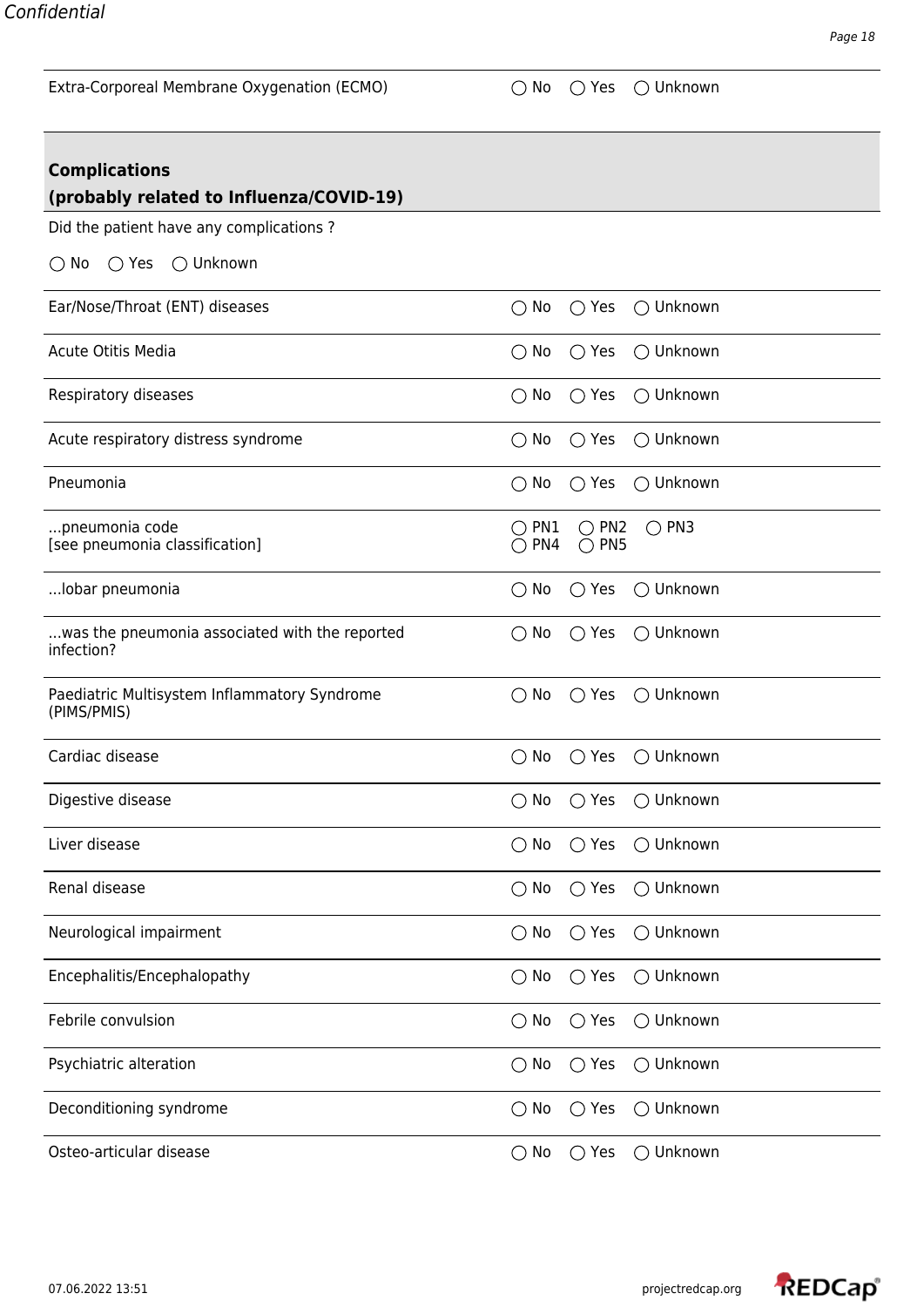| Thrombosis/Embolism                                        | $\bigcirc$ No<br>$\bigcirc$ Yes<br>◯ Unknown          |
|------------------------------------------------------------|-------------------------------------------------------|
| Other bacterial infections (excepted pneumonia)            | ◯ Unknown<br>$\bigcirc$ No<br>$\bigcirc$ Yes          |
| Other non-bacterial infections                             | ◯ Unknown<br>$\bigcirc$ No<br>$\bigcirc$ Yes          |
| Other complications                                        | $\bigcirc$ No<br>$\bigcirc$ Yes                       |
| please, specify (complications)                            |                                                       |
|                                                            |                                                       |
| Additional treatments (against complications)              |                                                       |
| Antibiotic treatment taken (against complications)         | $\bigcirc$ No<br>$\bigcirc$ Yes<br>$\bigcirc$ Unknown |
| Code of given antibiotics (main)<br>[see list of AB codes] |                                                       |
|                                                            | $($ [code required - 0 if $n/a$ ])                    |
| Code of given antibiotics (additional)                     |                                                       |
|                                                            | $\overline{(\text{[optional]})}$                      |
| Code of given antibiotics (additional)                     |                                                       |
|                                                            | $($ [optional])                                       |
| Code of given antibiotics (additional)                     |                                                       |
|                                                            | ([optional])                                          |
| Code of given antibiotics (additional)                     |                                                       |
|                                                            | $\overline{(\text{[optional]})}$                      |
| Code of given antibiotics (additional)                     |                                                       |
|                                                            | $\overline{(\text{[optional]})}$                      |
| Code of given antibiotics (additional)                     |                                                       |
|                                                            | $\overline{(\text{[optional]})}$                      |
| Code of given antibiotics (additional)                     |                                                       |
|                                                            | $($ [optional])                                       |
| Code of given antibiotics (additional)                     |                                                       |
|                                                            | $($ [optional])                                       |
| Code of given antibiotics (additional)                     |                                                       |
|                                                            | ([optional])                                          |

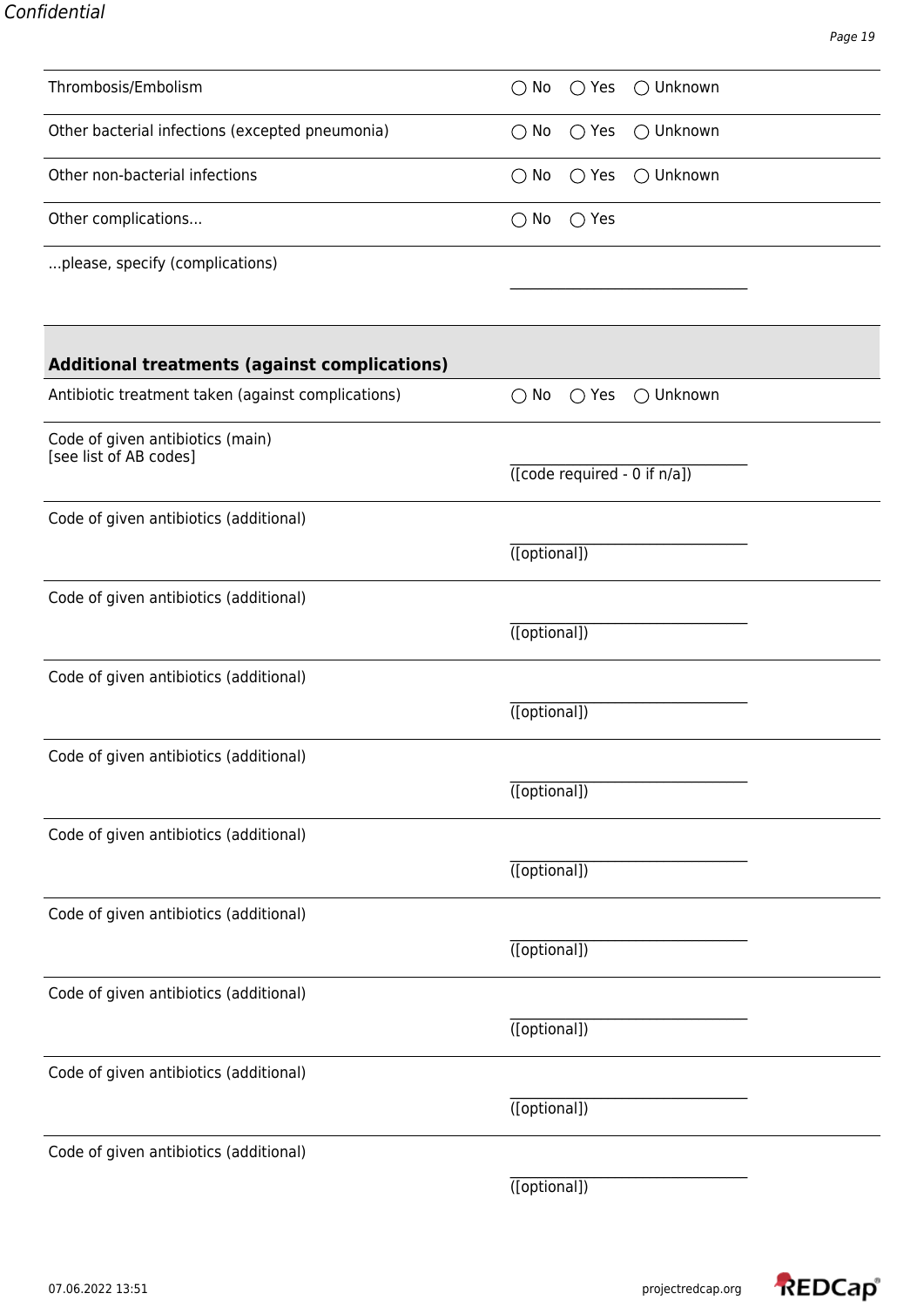| Antifungal treatment taken (against complications)          |  | $\bigcap$ No $\bigcap$ Yes $\bigcap$ Unknown |
|-------------------------------------------------------------|--|----------------------------------------------|
| Cortico-steroids treatment taken (against<br>complications) |  | $\bigcap$ No $\bigcap$ Yes $\bigcap$ Unknown |
| Immunomodulator treatment taken (against<br>complications)  |  | $\bigcap$ No $\bigcap$ Yes $\bigcap$ Unknown |

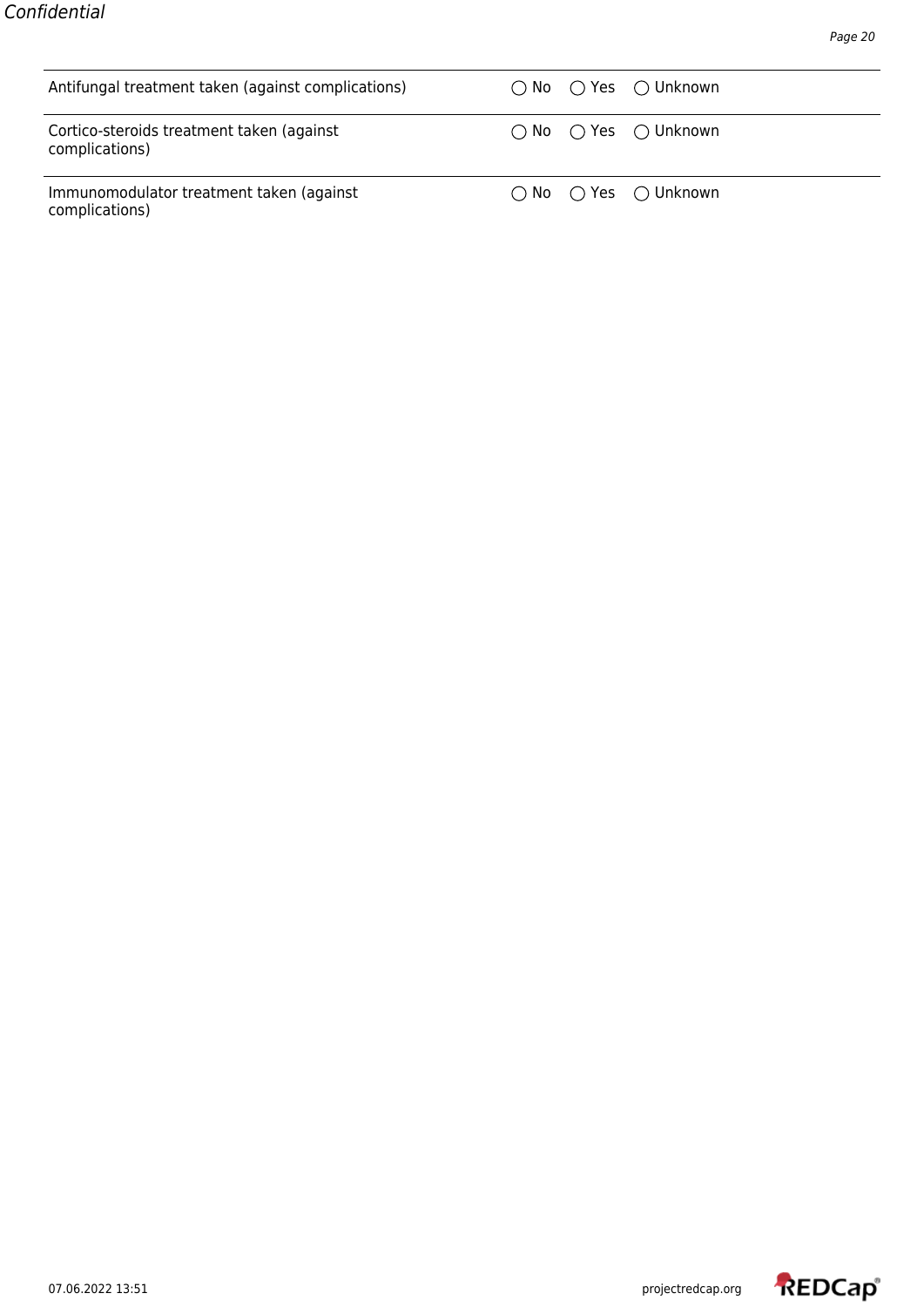| <b>Patient's destination</b>                                                                                                                                                                      |                                                                                                                                                                                                                                                                                                                                                                                                                                                                                                                                                                                         |
|---------------------------------------------------------------------------------------------------------------------------------------------------------------------------------------------------|-----------------------------------------------------------------------------------------------------------------------------------------------------------------------------------------------------------------------------------------------------------------------------------------------------------------------------------------------------------------------------------------------------------------------------------------------------------------------------------------------------------------------------------------------------------------------------------------|
| Deceased                                                                                                                                                                                          | $\bigcirc$ No<br>$\bigcirc$ Unknown<br>$\bigcirc$ Yes                                                                                                                                                                                                                                                                                                                                                                                                                                                                                                                                   |
| death occured                                                                                                                                                                                     | $\bigcirc$ during hospitalisation<br>$\bigcirc$ after being discharged                                                                                                                                                                                                                                                                                                                                                                                                                                                                                                                  |
| Date of death                                                                                                                                                                                     |                                                                                                                                                                                                                                                                                                                                                                                                                                                                                                                                                                                         |
| Was the death caused by Influenza/COVID-19?                                                                                                                                                       | $\bigcirc$ Unknown<br>$\bigcirc$ No<br>$\bigcirc$ Yes                                                                                                                                                                                                                                                                                                                                                                                                                                                                                                                                   |
| Destination                                                                                                                                                                                       | $\bigcirc$ Domicile<br>$\bigcirc$ LTC Facility<br>◯ Another hospital<br>$\bigcirc$ Rehabilitation<br>$\bigcirc$ Other<br>◯ Unknown                                                                                                                                                                                                                                                                                                                                                                                                                                                      |
| please specify destination                                                                                                                                                                        |                                                                                                                                                                                                                                                                                                                                                                                                                                                                                                                                                                                         |
| Was the patient transferred to an hospital<br>participating to this surveillance system?                                                                                                          | $\bigcirc$ No<br>Yes                                                                                                                                                                                                                                                                                                                                                                                                                                                                                                                                                                    |
| In which participating hospital was the patient<br>transferred?<br>Make sure you give the patient ID to the hospital<br>he/she is being transferred to in order to ease the<br>follow-up process! | $\bigcirc$ CHUV (Lausanne)<br>◯ EOC (Lugano)<br>$\bigcirc$ HFR (Fribourg)<br>◯ Hirslanden AG ZH (Zurich)<br>◯ Hirslanden Klinik St. Anna (Luzern)<br>$\bigcirc$ Hopital VS (Sion)<br>◯ HUG (Geneva)<br>$\bigcirc$ Inselspital (Bern)<br>◯ UKBB (Kinderspital Basel)<br>◯ KISPI (Zurich)<br>◯ KSA (Aarau)<br>◯ KSGR (Graubuenden)<br>$\bigcirc$ KSNW (Niedwalden)<br>◯ KSSG (St.Gallen) & consortium<br>$\bigcirc$ KSW (Winterthur)<br>◯ LUKS (Luzern)<br>◯ OKS (St.Gallen)<br>◯ Spitaeler SH (Schaffhausen)<br>◯ STGAG KSM (Muensterlingen)<br>$\bigcirc$ USB (Basel)<br>◯ USZ (Zurich) |
| Why was the patient transferred to another hospital?                                                                                                                                              | $\bigcirc$ Lack of space<br>$\bigcirc$ Favourable evolution (the patient was put in<br>recovery care)<br>$\bigcirc$ Unfavourable evolution (the patient needed to be<br>put in intensive care)<br>◯ Unknown                                                                                                                                                                                                                                                                                                                                                                             |



**Patient Follow Up**